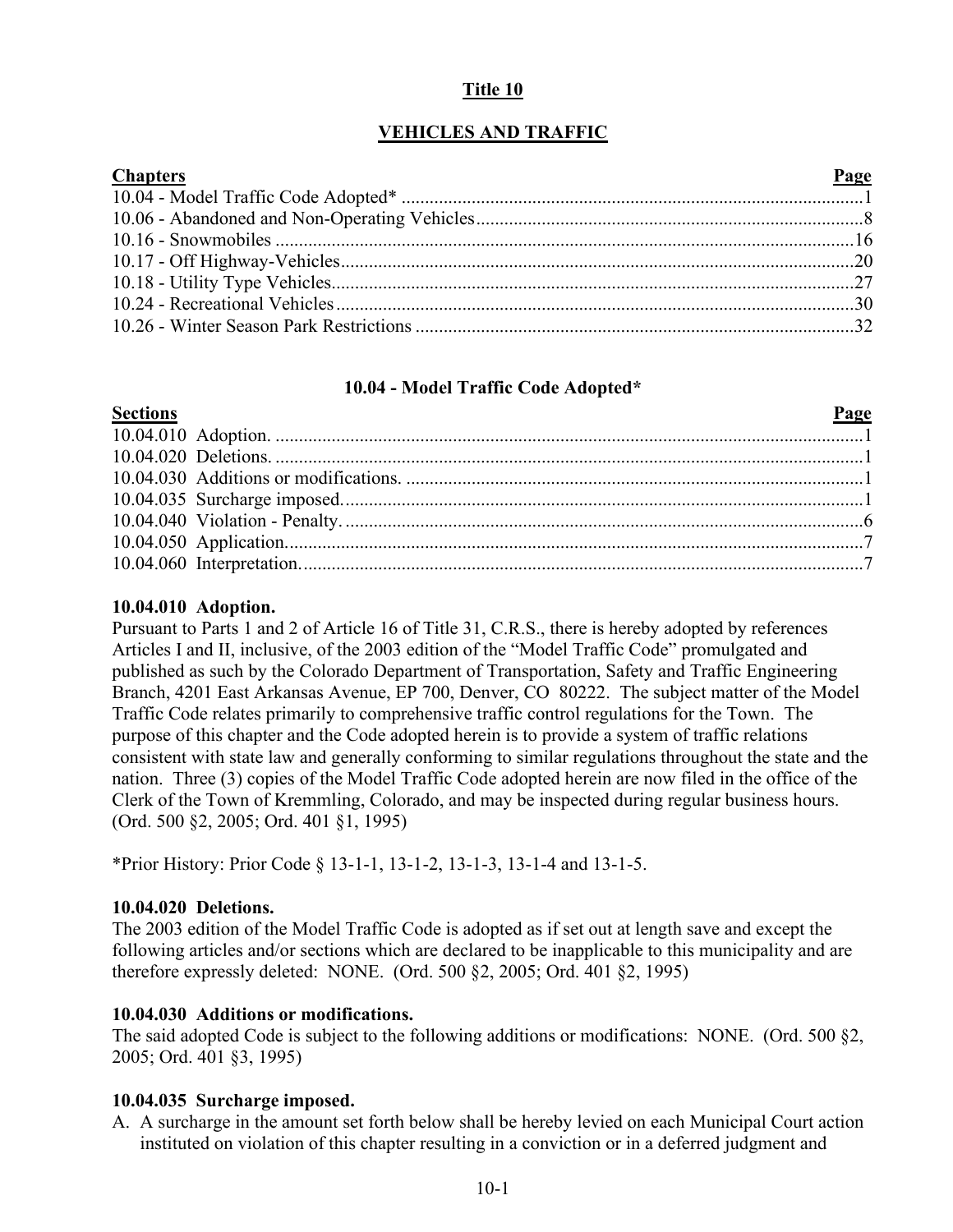sentence. These surcharges shall be paid to the Clerk of the court by the defendant. The Clerk of the court shall transmit the moneys to the Town Treasurer, who shall credit the amount to the General Fund.

- B. Except as set forth in Section 10.04.035.C for specified violations, Section 10.04.035.D for charges brought in the first instance by summons and complaint, and subject to the enhanced surcharge provided in Sections 10.04.035.E and F for school and construction zones, amount of the surcharge shall be:
	- 1. Six Dollars (\$6.00) on any fine of fifteen dollars or less;
	- 2. Ten Dollars (\$10.00) on any fine of sixteen dollars to thirty-five dollars;
	- 3. Sixteen Dollars (\$16.00) on any fine of thirty-six dollars to fifty dollars;
	- 4. Twenty-four Dollars (\$24.00) on any fine of fifty-one dollars to seventy-five dollars;
	- 5. Thirty-two Dollars (\$32.00) on any fine of seventy-six to one hundred dollars.
- C. A surcharge shall be imposed levied in the amounts shown for the following violations:

| M.T.C. | Violation                                                                                                                                                                                                                                                | Town Surcharge (\$)                                    |
|--------|----------------------------------------------------------------------------------------------------------------------------------------------------------------------------------------------------------------------------------------------------------|--------------------------------------------------------|
| 236    | Child restraint systems required - definitions - exemptions<br>(Exempt from 10.04.035.F)                                                                                                                                                                 | 16.00                                                  |
| 237    | Safety belt systems - mandatory use exemptions<br>(Exempt from 10.04.035.F)                                                                                                                                                                              | 16.00                                                  |
| 507    | Maximum permitted weight on wheel and axle loads<br>Excess Weight Above Maximum Permitted Weight -<br>$1 - 2,500$<br>$2,501 - 5,000$<br>$5,001 - 7,500$<br>$7,501 - 10,000$<br>Over 10,000:<br>plus, for each 1000 pounds or portion thereof over 10,000 | 46.00<br>96.00<br>192.00<br>384.00<br>144.00<br>296.00 |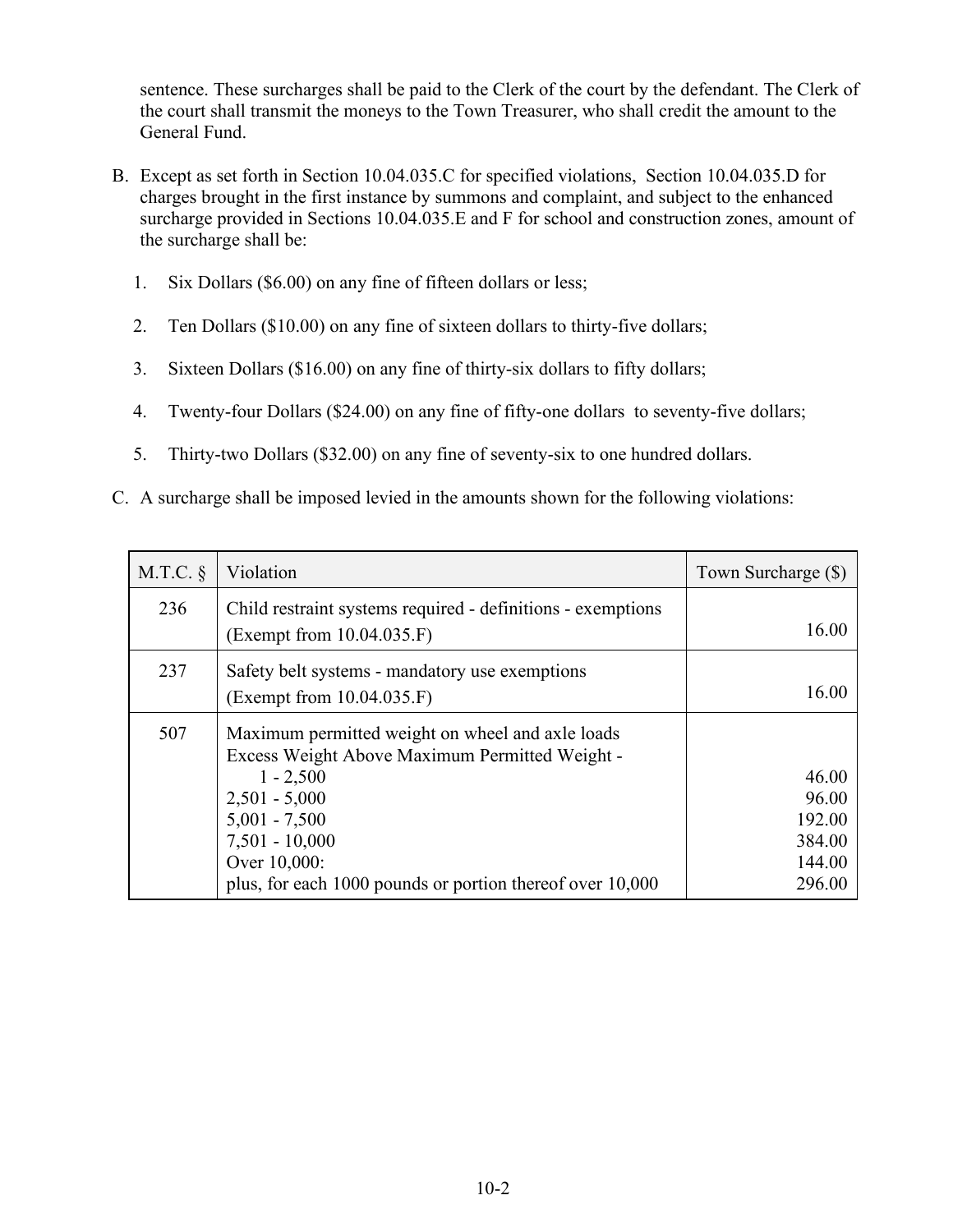| M.T.C. | Violation                                                                                                                                                                                                                                                                                                                                                                                                                                                                                                                                                                                                           | Town Surcharge (\$)                                                                                                                                                                                                                                                       |
|--------|---------------------------------------------------------------------------------------------------------------------------------------------------------------------------------------------------------------------------------------------------------------------------------------------------------------------------------------------------------------------------------------------------------------------------------------------------------------------------------------------------------------------------------------------------------------------------------------------------------------------|---------------------------------------------------------------------------------------------------------------------------------------------------------------------------------------------------------------------------------------------------------------------------|
| 508    | Excess Weight<br>(Pounds)<br>$1 - 3,000$<br>$3,001 - 4,250$<br>$4,251 - 4,500$<br>$4,501 - 4,750$<br>$4,751 - 5,000$<br>$5,001 - 5,250$<br>$5,251 - 5,500$<br>$5,501 - 5,750$<br>$5,751 - 6,000$<br>$6,001 - 6,250$<br>$6,251 - 6,500$<br>$6,501 - 6,750$<br>$6,751 - 7,000$<br>$7,001 - 7,250$<br>$7,251 - 7,500$<br>$7,501 - 7,750$<br>$7,751 - 8,000$<br>$8,001 - 8,250$<br>$8,251 - 8,500$<br>$8,501 - 8,750$<br>$8,751 - 9,000$<br>$9,001 - 9,250$<br>$9,251 - 9,500$<br>$9,501 - 9,750$<br>$9,751 - 10,000$<br>$10,001 - 10,250$<br>Over 10,250:<br>plus, for each 250 pounds or portion thereof over 10,250: | 14.00<br>24.00<br>46.00<br>52.00<br>58.00<br>62.00<br>70.00<br>80.00<br>92.00<br>98.00<br>120.00<br>138.00<br>158.00<br>176.00<br>208.00<br>234.00<br>262.00<br>292.00<br>330.00<br>370.00<br>408.00<br>448.00<br>494.00<br>544.00<br>590.00<br>640.00<br>640.00<br>28.00 |
| 604    | Traffic control signal legend                                                                                                                                                                                                                                                                                                                                                                                                                                                                                                                                                                                       | 10.00                                                                                                                                                                                                                                                                     |
| 605    | Flashing signals                                                                                                                                                                                                                                                                                                                                                                                                                                                                                                                                                                                                    | 10.00                                                                                                                                                                                                                                                                     |
| 607    | Interference with official devices                                                                                                                                                                                                                                                                                                                                                                                                                                                                                                                                                                                  | 32.00                                                                                                                                                                                                                                                                     |
| 608(1) | Signals by hand or signal device                                                                                                                                                                                                                                                                                                                                                                                                                                                                                                                                                                                    | 6.00                                                                                                                                                                                                                                                                      |
| 612    | When signals are inoperative or malfunctioning                                                                                                                                                                                                                                                                                                                                                                                                                                                                                                                                                                      | 10.00                                                                                                                                                                                                                                                                     |
| 701    | Vehicles approaching or entering intersection                                                                                                                                                                                                                                                                                                                                                                                                                                                                                                                                                                       | 10.00                                                                                                                                                                                                                                                                     |
| 702    | Vehicle turning left                                                                                                                                                                                                                                                                                                                                                                                                                                                                                                                                                                                                | 10.00                                                                                                                                                                                                                                                                     |
| 703    | Entering through highway-stop or yield intersection                                                                                                                                                                                                                                                                                                                                                                                                                                                                                                                                                                 | 10.00                                                                                                                                                                                                                                                                     |
| 704    | Vehicle entering roadway                                                                                                                                                                                                                                                                                                                                                                                                                                                                                                                                                                                            | 10.00                                                                                                                                                                                                                                                                     |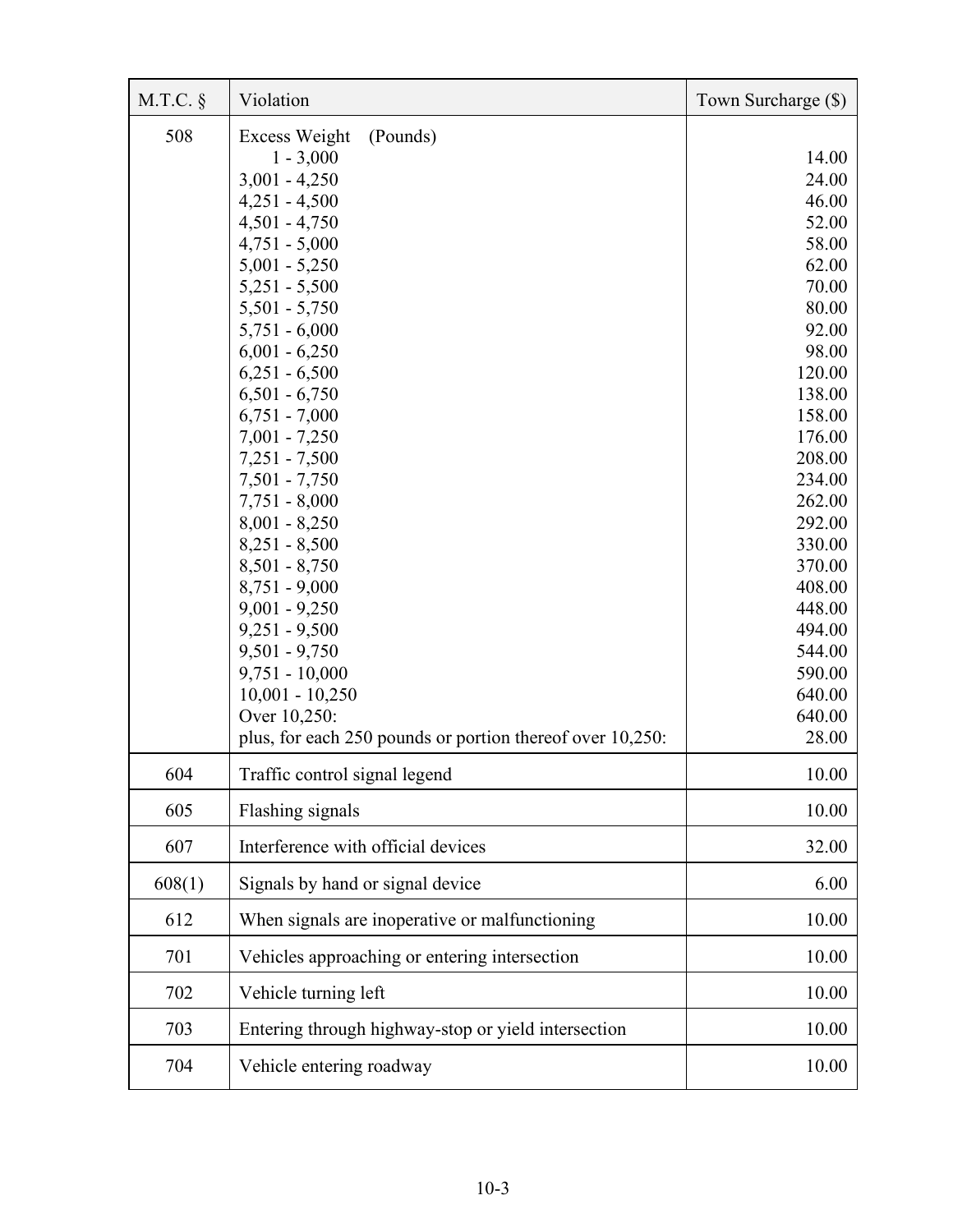| $M.T.C.$ § | Violation                                                                                            | Town Surcharge (\$) |
|------------|------------------------------------------------------------------------------------------------------|---------------------|
| 705        | Operation on approach of emergency vehicles                                                          | 16.00               |
| 706        | Obedience to railroad signal (Exempt from 10.04.035.F)                                               | 10.00               |
| 707        | Certain vehicles must stop at railroad grade crossings<br>(Exempt from 10.04.035.F)                  | 10.00               |
| 708        | Moving heavy equipment at railroad grade crossing<br>(Exempt from 10.04.035.F)                       | 10.00               |
| 709        | Stop when traffic obstructed (Exempt from 10.04.035.F)                                               | 10.00               |
| 710        | Emerging from or entering, alley, driveway, or building<br>(Exempt from 10.04.035.F)                 | 10.00               |
| 711        | Driving on mountain highways                                                                         | 10.00               |
| 712        | Driving in highway work area                                                                         | 10.00               |
| 802(4)     | Pedestrians' right-of-way in crosswalks                                                              | 6.00                |
| 802(5)     | Pedestrians' right-of-way in crosswalks                                                              | 6.00                |
| 806        | Driving through safety zone prohibited                                                               | 10.00               |
| 807        | Drivers to exercise due care                                                                         | 10.00               |
| 808        | Drivers and pedestrians, other than persons in<br>wheelchairs, to yield to persons with disabilities | 10.00               |
| 901        | Required position and method of turning                                                              | 10.00               |
| 902        | Limitations on turning around                                                                        | 10.00               |
| 903        | Turning movements and required signals                                                               | 10.00               |
| 1001       | Drive on right side - exceptions                                                                     | 10.00               |
| 1002       | Passing oncoming vehicles                                                                            | 10.00               |
| 1003       | Overtaking vehicle on the left                                                                       | 10.00               |
| 1004       | When overtaking on the right is permitted                                                            | 10.00               |
| 1005       | Limitations on overtaking on the left                                                                | 10.00               |
| 1006       | One-way roadways and rotary traffic islands                                                          | 10.00               |
| 1007       | Driving on roadways laned for traffic                                                                | 10.00               |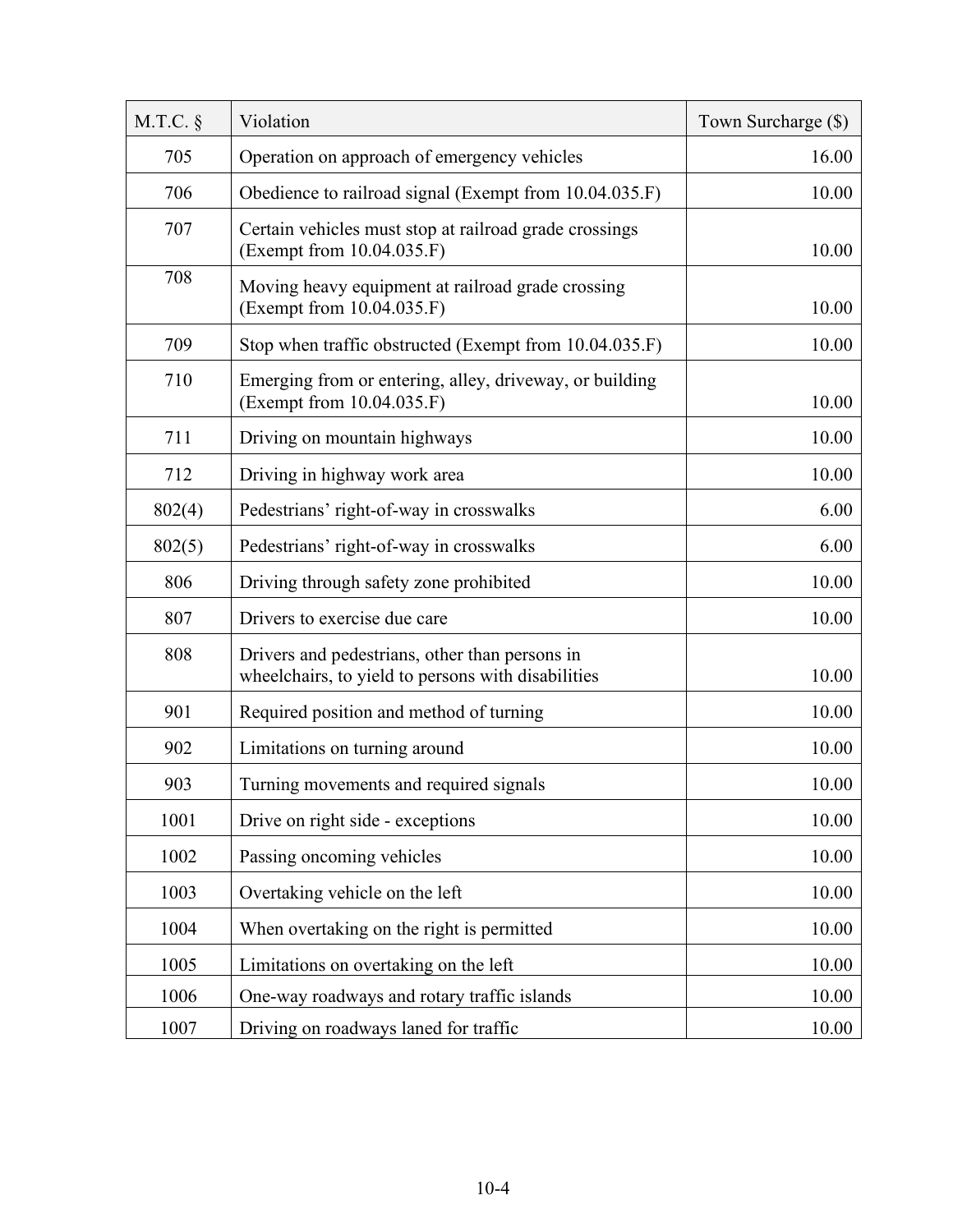| $M.T.C.$ § | Violation                                                                   | Town Surcharge (\$) |
|------------|-----------------------------------------------------------------------------|---------------------|
| 1008       | Following too closely                                                       | 10.00               |
| 1009       | Coasting prohibited                                                         | 10.00               |
| 1010       | Driving on divided or controlled-access highways                            | 10.00               |
| 1011       | Use of runaway vehicle ramps (Exempt from 10.04.035.F)                      | 32.00               |
| 1101(1)    | 1 to 4 miles per hour over the reasonable and prudent<br>speed              | 6.00                |
| 1101(1)    | 5 to 9 miles per hour over the reasonable and prudent<br>speed              | 10.00               |
| 1101(1)    | 10 to 19 miles per hour over the reasonable and prudent<br>speed            | 16.00               |
| 1101(1)    | 20 to 24 miles per hour over the reasonable and prudent<br>speed            | 32.00               |
| 1101(1)    | More than 24 miles per hour over the reasonable and<br>prudent speed        |                     |
| 1101(3)    | Decrease speed - special hazard                                             | 10.00               |
| 1103       | Minimum speed regulation                                                    | 6.00                |
| 1104       | Speed limit - elevated structure                                            | 6.00                |
| 1407.5     | Splash guards - when required                                               | 6.00                |
| 1415       | Use of dyed fuel on highways prohibited                                     | 156.00              |
|            | Use of dyed fuel on highway prohibited<br>(Second Violation)                | 312.00              |
|            | Use of dyed fuel on highway prohibited<br>(Third and Subsequent Violations) | 1560.00             |
| 1502       | Riding on motorcycles                                                       | 6.00                |
| 1503       | Operating motorcycles on roadways laned or traffic                          | 6.00                |
| 1504       | Clinging to other vehicles                                                  | 6.00                |
| 1704       | Offenses by persons controlling vehicles                                    | 6.00                |

- D. For any violation for which a surcharge is not otherwise provided, and violations charged in the first instance by summons and complaint, a surcharge equal to thirty-seven percent of the fine imposed for each such violation. All calculated surcharge amounts resulting in dollars and cents shall be rounded down to the nearest whole dollar.
- E. A surcharge in twice the amount specified above shall be levied for any moving traffic violation within a school zone. M.T.C. §615.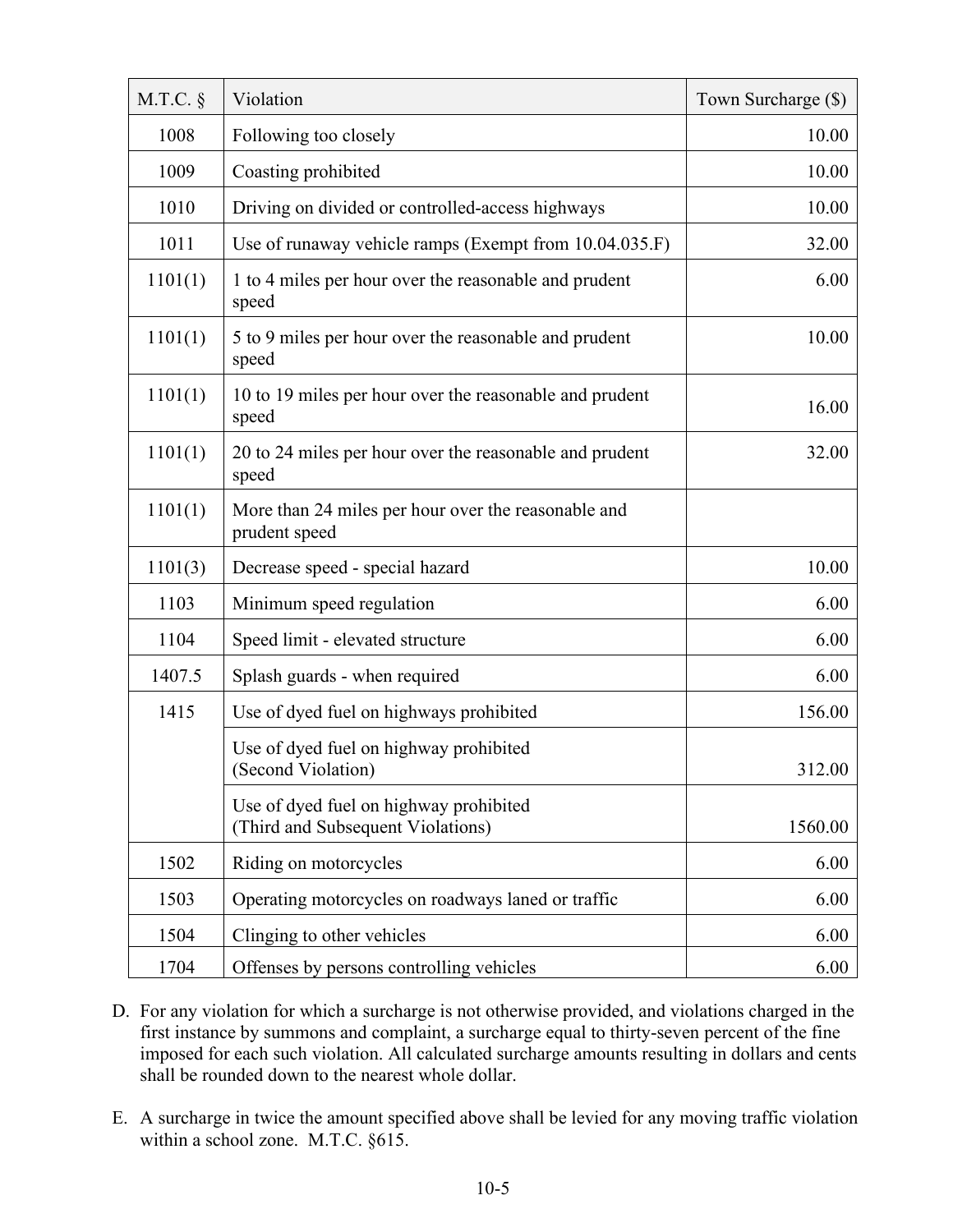- F. A surcharge in twice the amount specified above shall be levied for any traffic violation occurring in a maintenance, repair, or construction zone unless the violation is exempted as noted above. M.T.C. §614
- G. The surcharge levied by this section may not be suspended or waived by the court unless the court determines that the defendant is indigent. (Ord. 544 §1, 2008)

# **10.04.040 Violation - Penalty.**

- A. It shall be unlawful for any person to violate any of the provisions of this chapter or the Model Traffic Code adopted herein for which no specific penalty has been provided or for which the sole penalty provided is a fine, both of which types of violations are hereby deemed traffic infractions. A traffic infraction shall be a civil matter for which punishment by imprisonment shall not be available, and for which a penalty assessment notice shall be issued. Every person who is convicted of a traffic infraction, who admits liability or guilt for a traffic infraction, or against whom a judgment is entered for a traffic infraction, is subject to a fine.
- B. For any violation of any provision of this chapter or the Model Traffic Code adopted herein which is a traffic infraction, no trial by jury shall be available, no arrest warrant shall be issued for failure to appear or to pay, no privilege against self-incrimination shall apply, the standard of proof shall be a preponderance of the evidence, and the conduct of all proceedings applicable to such a violation shall otherwise be in conformity with those generally applicable to civil matters.
- C. For any violation of any provision of this chapter or the Model Traffic Code adopted herein which is a traffic infraction, the court may enter a judgment of liability by default against the defendant for failure to appear or to pay, and may assess such penalties, together with such court costs and surcharges, as are established by law. The court may establish, by written order, rules and regulations for the administration of any violation of this chapter or the Model Traffic Code adopted herein which is a traffic infraction, including but not limited to schedules establishing the amount of penalties payable without a court appearance, and schedules establishing discounts from those amounts for early payment of penalties. Such early payment discounts shall apply only to penalties paid within twenty days of issuance of the penalty assessment notice for the infraction.
- D. The Town Attorney may establish a Town Attorney's plea bargain procedure, which shall be printed on the penalty assessment form and which, in conjunction with any early payment discount, shall provide for the automatic reduction of points assessed for a traffic infraction as set forth in this subsection D; provided, however, the Town Attorney shall retain all lawful authority to determine what, if any, plea bargain to offer those defendants appearing in the municipal court.
- E. A four (4) or three (3) point violation may be reduced to a two (2) point violation; and
- F. A two (2) point violation may be reduced to a one (1) point violation.
- G. It is unlawful for any person to violate any of the following provisions of this chapter, which violations are hereby deemed criminal offenses. Every person convicted of a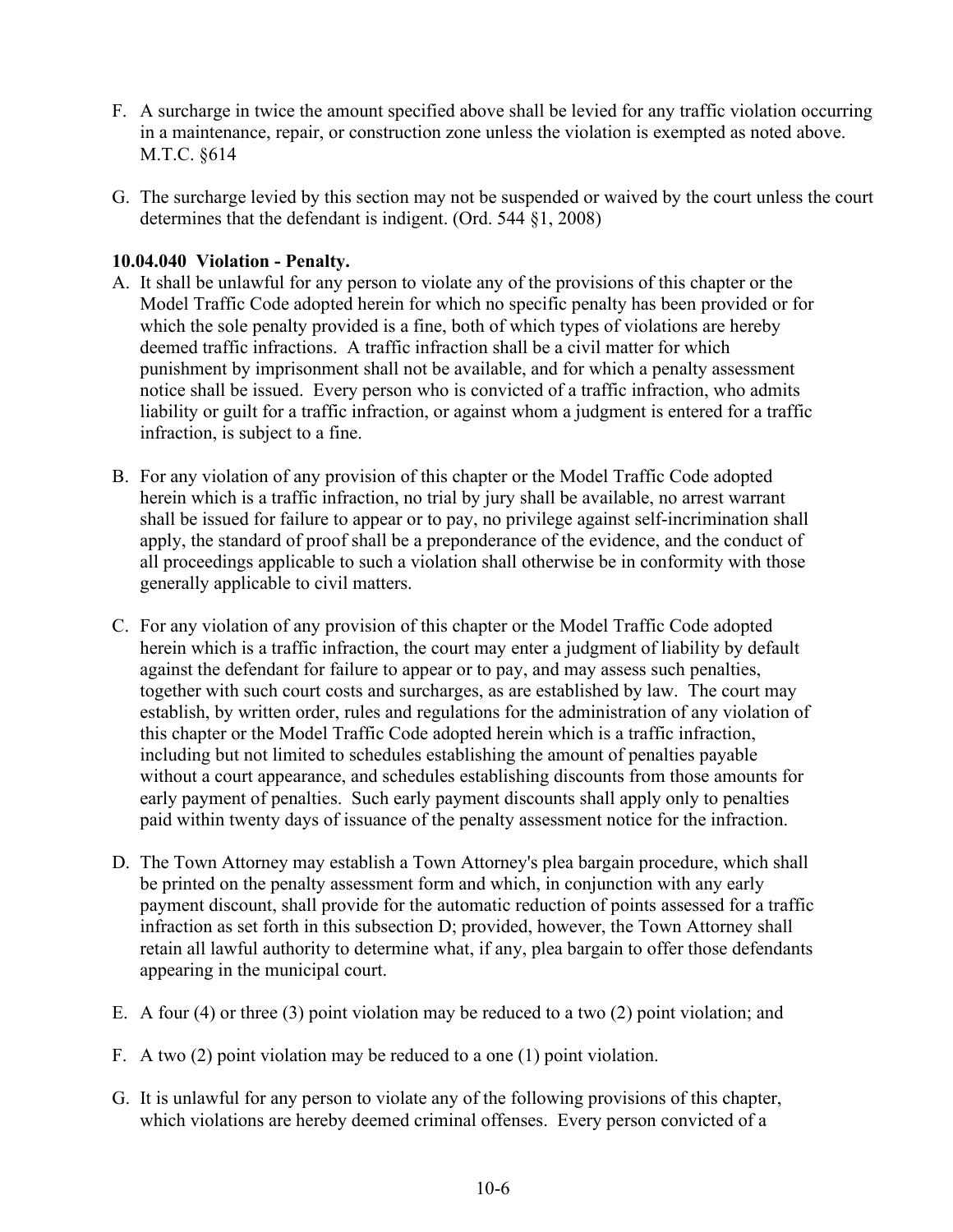violation of the following provisions of this chapter shall be subject to the penalties set forth in section 1.16.010 of this code:

- 1. Section 1101 of the Model Traffic Code, where the speed as driven is twenty (20) miles per hour or more over the lawful speed.
- 2. Section 1105 of the Model Traffic Code, speed contest.
- 3. Section 1401 of the Model Traffic Code, reckless driving.
- 4. Section 1402 of the Model Traffic Code, careless driving.
- 5. Section 1413 of the Model Traffic Code, eluding or attempting to elude a police officer.
- 6. Section 1409 of the Model Traffic Code, compulsory insurance.
- 7. Section 1903 of the Model Traffic Code, stopping for school buses.

(Ord. 563 §1, 2010)

## **10.04.050 Application.**

This chapter shall apply to every street, alley, sidewalk area, driveway, park, and to every other public way or public place or public parking area, either within or outside the corporate limits of this municipality, the use of which this municipality has jurisdiction and authority to regulate. The provisions of sections 1401, 1402, 1413, and part of 16 of the adopted Model Traffic Code, respectively concerning reckless driving, careless driving, eluding a police officer, and accidents and accident reports shall apply not only to public places and ways but also throughout this municipality. (Ord. 500 §2, 2005; Ord. 401 §5, 1995)

## **10.04.060 Interpretation.**

This chapter shall be so interpreted and construed as to effectuate its general purpose to conform with the State's uniform system for the regulation of vehicles and traffic. Article and section headings of the chapter and adopted Model Traffic Code shall not be deemed to govern, limit, modify or in any manner affect the scope, meaning or extent of the provisions of any article or section thereof. (Ord. 500 §2, 2005; Ord. 401 §8, 1995)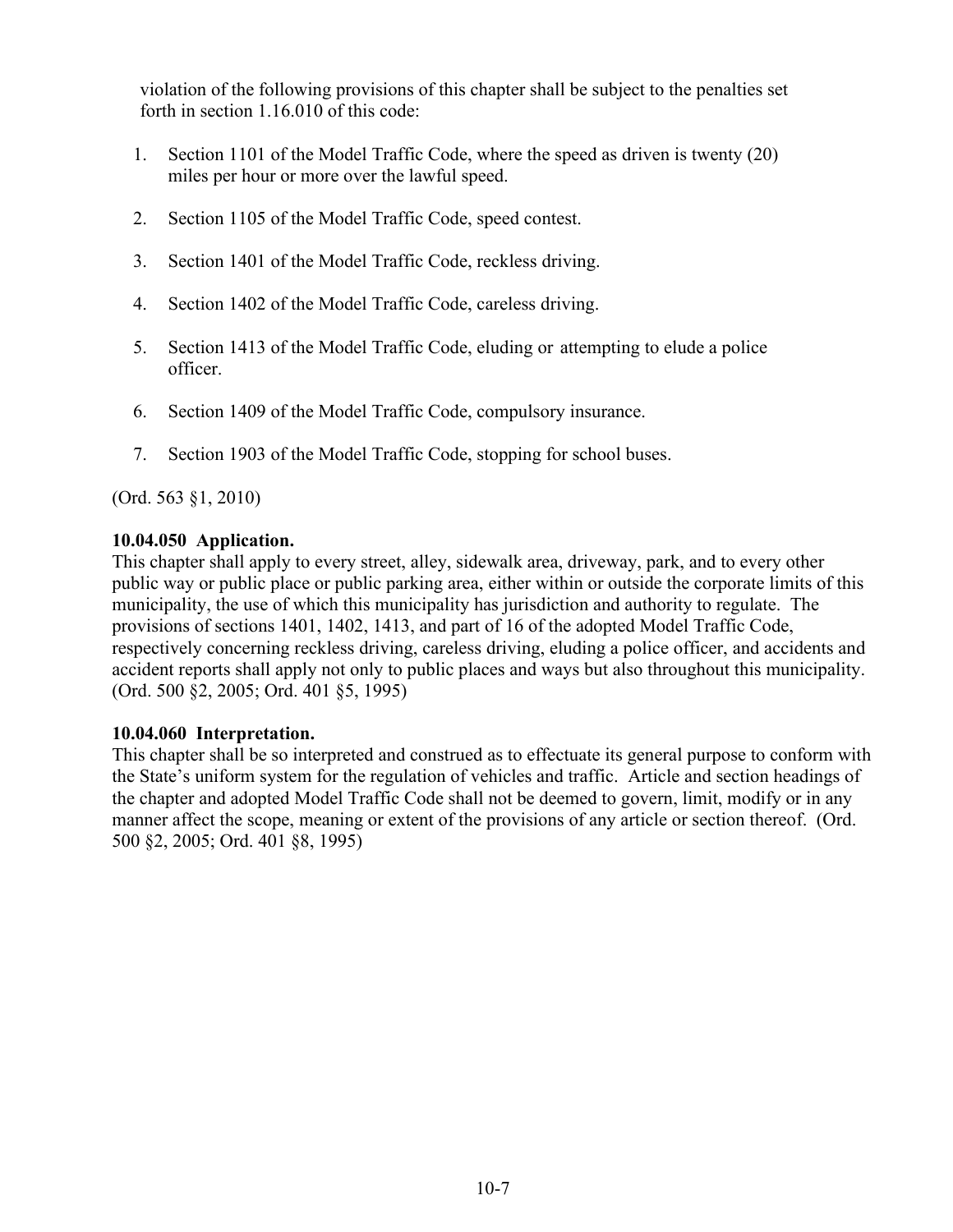# **10.06 - Abandoned and Non-Operating Vehicles**

<span id="page-7-0"></span>

| <b>Sections</b> |                                                                              | Page |
|-----------------|------------------------------------------------------------------------------|------|
|                 |                                                                              |      |
|                 |                                                                              |      |
|                 |                                                                              |      |
|                 |                                                                              |      |
|                 |                                                                              |      |
|                 |                                                                              |      |
|                 |                                                                              |      |
|                 |                                                                              |      |
|                 |                                                                              |      |
|                 | 10.06.120 Impoundment and storage fees; impoundment lot maintained by Town15 |      |
|                 |                                                                              |      |

# **10.06.010 Policy.**

It is declared to be the policy of the Town to prohibit abandoned, non-operating, or unregistered vehicles from being allowed or permitted to remain upon the streets, alleys, public or private property, within the Town, in order to prevent fire hazards, interference with the orderly flow of traffic, the reduction in the value of property, blight, theft, and mischief, and so as not to adversely affect public health, safety and welfare, and to preserve the enjoyment of property.

# **10.06.020 Definitions.**

The following definitions shall apply in the interpretation and enforcement of this chapter:

"Abandoned motor vehicle" means:

- 1. Any motor vehicle left unattended on private property for a period of twenty-four (24) hours or longer without the consent of the owner, occupant or tenant of such property or his or her legally authorized agent.
- 2. Any motor vehicle left unattended on public property, including any portion of an alley, street or highway right-of-way, within the limits of the Town for a period of twenty-four (24) hours or longer, unless the owner or driver has conspicuously affixed thereto a dated notice indicating an intention to return or has otherwise notified the Police Department of his or her intention to remove the same within seventy-two (72) hours, or the vehicle is parked on a public street within fifty (50) feet of the property of the owner and such vehicle is not subject to impoundment.
- 3. Any motor vehicle stored in an impoundment lot at the request of its owner or the owner's agent or the Police Department and not removed from the impoundment lot according to the agreement with the owner or agent or within seventy-two (72) hours of the time the Police Department notifies the owner or agent that the vehicle is available for release upon payment of any applicable charges or fees. If the Police Department requested the storage, the provisions of this chapter governing public tows shall apply as of the time of abandonment, and the Police Department shall be deemed the responsible law enforcement agency. Otherwise, the private tow provisions shall apply as of the time of abandonment.
- 4. Any motor vehicle which is immobilized and remains so immobilized for longer than seventy-two (72) hours without a release having been obtained.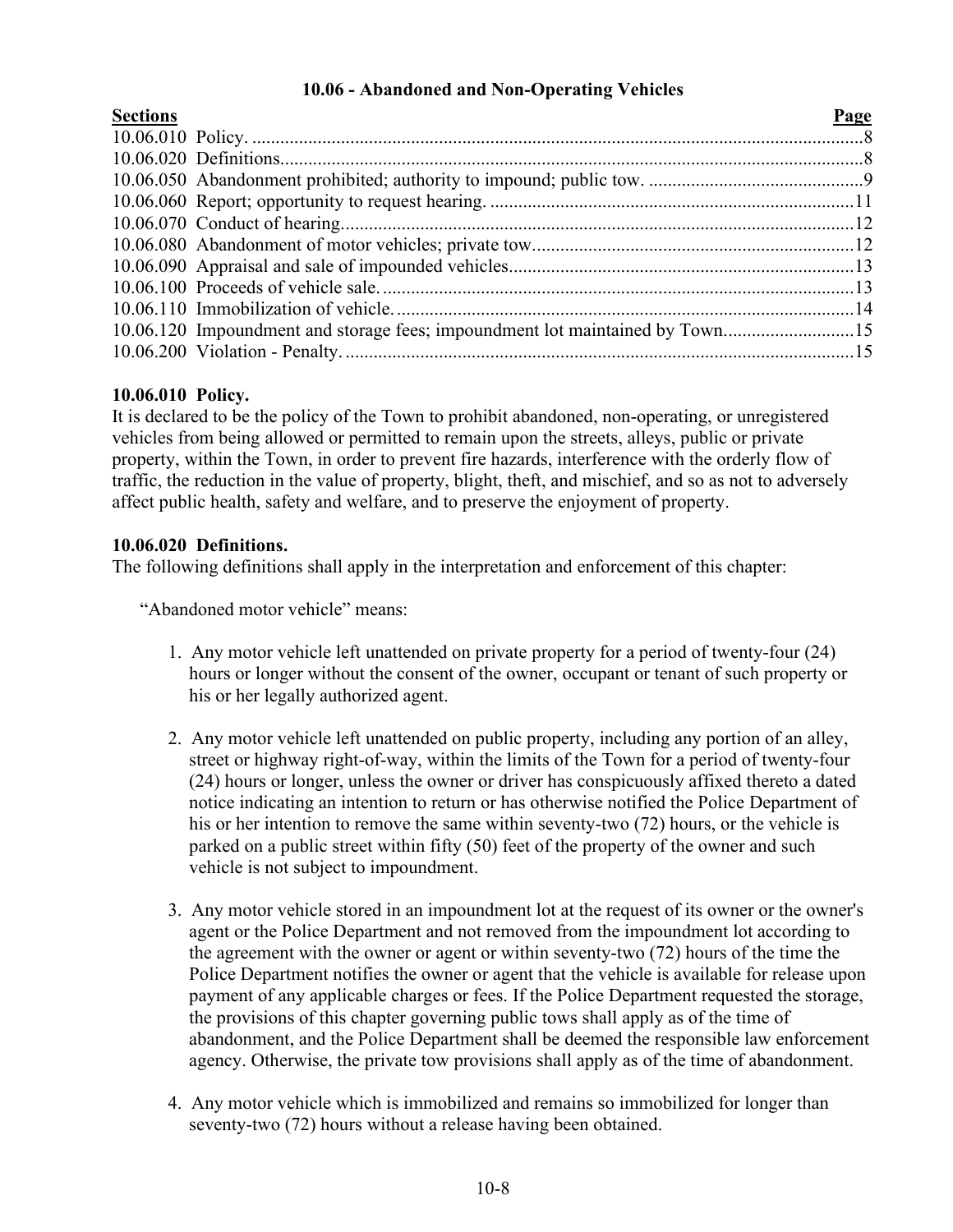"Appraisal" means a bona fide estimate of reasonable market value made by any motor vehicle dealer licensed in the State or by any employee of the Colorado State Patrol, the County Sheriff's Department or the Police Department whose appointment for such purpose has been reported by the head of the appointing agency to the Executive Director of the Colorado Department of Revenue.

"Appropriate storage place or depository" means an appropriately fenced area six feet high limiting visibility, or a structure or building as defined in and constructed in accordance with the latest adopted buildings code.

"Department" means the Colorado Department of Revenue acting directly or through its duly authorized officers and agents.

"Impoundment lot" means a parcel of real property which is owned or leased by a government or an operator at which impounded motor vehicles are stored under appropriate protection.

"Non-operating vehicle" means any vehicle which is stopped or parked, either attended or unattended, due to any mechanical failure or any inoperability because of a collision, a fire or any other such injury, temporarily inoperable under its own power making it incapable of performing the function it was originally designed to perform, or a vehicle that would be unlawful to operate on any street or highway within the Town.

"Operator" means a person or firm licensed by the Public Utilities Commission as a towing carrier.

"Private property" means any real property which is not public property.

"Private tow" means any tow of an abandoned, non-operating, or illegally parked motor vehicle not requested by the Police Department.

"Public property" means any real property having its title, ownership, use or possession held by the federal government, the state or any county, municipality or other governmental entity of the State, including any portion of an alley, street, highway or right-of-way open to the general use of the public.

"Public tow" means any tow of a motor vehicle requested by the Police Department.

"Street or alley" means the entire width between the boundary lines of every public way for the use of the public for purposes of vehicular or pedestrian travel or traffic, whether regularly maintained or not.

"Vehicle" means a machine designed to be propelled or towed by mechanical power, to move or travel along highways, roads, streets or the ground by use of wheels, treads, runners or slides, or any other means, to transport persons or any kind of property or pull machinery, and automobiles, airplanes, trucks, trailers, motor scooters, motorcycles, snowmobiles, tractors, buggies, boats and wagons.

# **10.06.050 Abandonment prohibited; authority to impound; public tow.**

A. No person shall abandon any motor vehicle upon public property in the Town.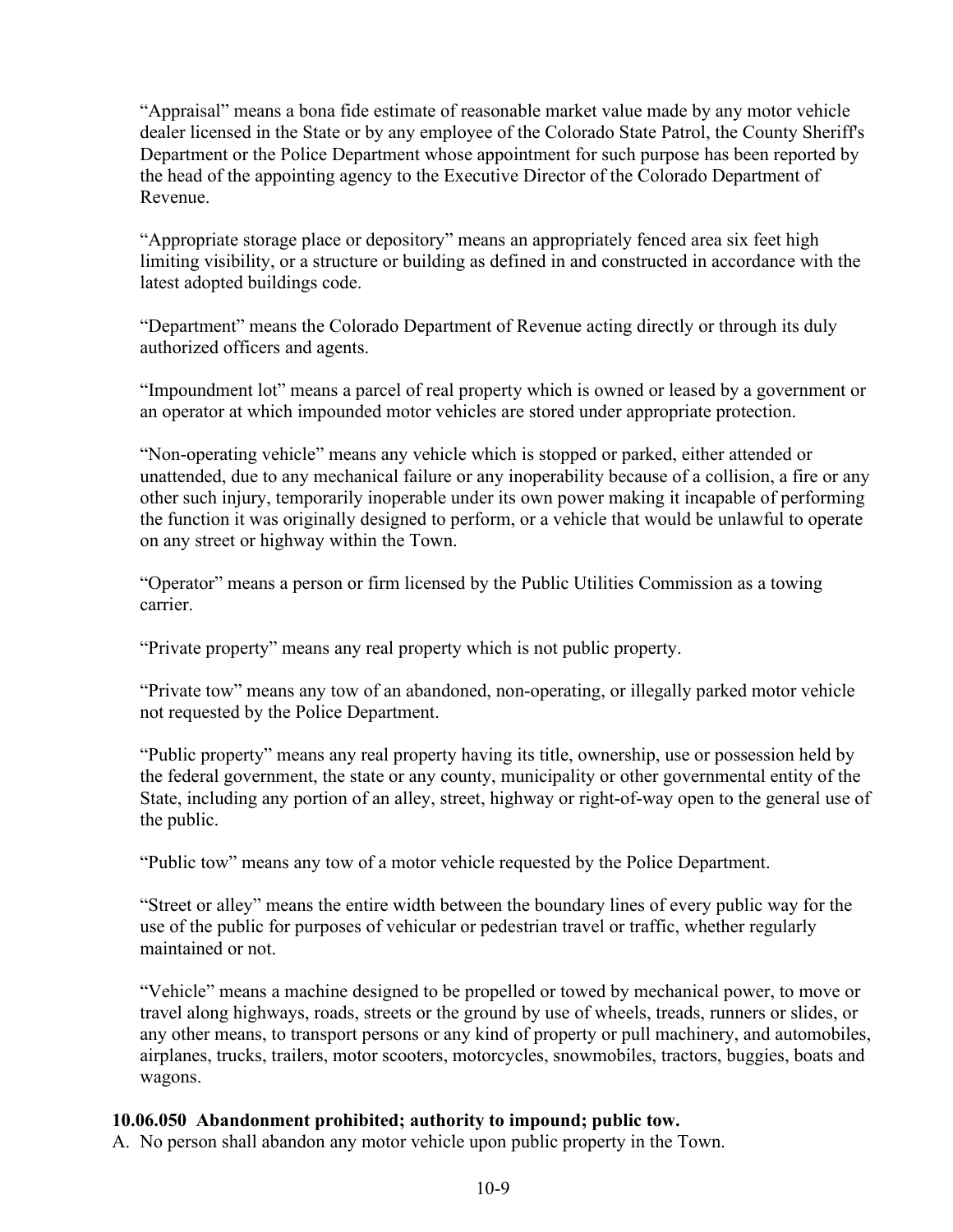- B. Police officers are hereby authorized to remove, or have removed, any vehicle within the Town and place it in storage in any impoundment lot designated or maintained by the Town, or to any other place of safety, under any of the circumstances hereinafter described:
	- 1. When a vehicle upon a street is so disabled as to constitute an obstruction to traffic, or the person in charge of the vehicle is by reason of physical injury incapacitated to such an extent as to be unable to provide for its custody and removal.
	- 2. When a vehicle is being driven upon the streets and is not in a safe condition as reasonably determined by the enforcement personnel to drive.
	- 3. When any vehicle is left unattended upon a street and is parked so illegally as to constitute a hazard or obstruction to the normal or safe movement of traffic.
	- 4. When the driver of such vehicle is taken into custody by the Police Department and such vehicle would thereby be left unattended upon a street.
	- 5. When the driver of any vehicle or the vehicle which he or she is driving is reasonably suspected of having been involved in a hit and run accident.
	- 6. When any vehicle is reasonably suspected of being a stolen vehicle or parts thereof to be stolen.
	- 7. When the driver of any vehicle is taken into custody for a suspected felony or misdemeanor, or the vehicle is suspected of containing stolen goods or other contraband.
	- 8. When the driver of such vehicle is not licensed to operate the same, including but not limited to circumstances in which a driver has not been issued a valid driver's license, permit or restricted driving permit or such license or permit is suspended, cancelled or revoked for any reason.
	- 9. When the driver of such vehicle is unable to present evidence of a complying insurance policy or certificate of self-insurance in full force and effect as required by Section 1409 of the Model Traffic Code for Colorado, as adopted and amended by the Town from time to time.
	- 10. When a vehicle is a non-operating vehicle and remains on public property for a period of seventy two (72) hours. (Ord. 577 §15, 2010)
	- 11. When a vehicle is not bearing a valid current registration license plate.
- C. Upon the towing of any vehicle, the Police Department shall provide notice of the opportunity to request a hearing.
	- 1. Except as otherwise provided below, notice shall be given to the registered owner of the vehicle and to the driver of the vehicle. The notice shall be personally delivered to the driver of the vehicle contemporaneously with the tow and shall be sent by certified mail to the registered owner of the vehicle, if not the same party as the driver, within three (3) working days of the tow. When a suspected stolen vehicle is towed, notice to the driver of the vehicle is not required.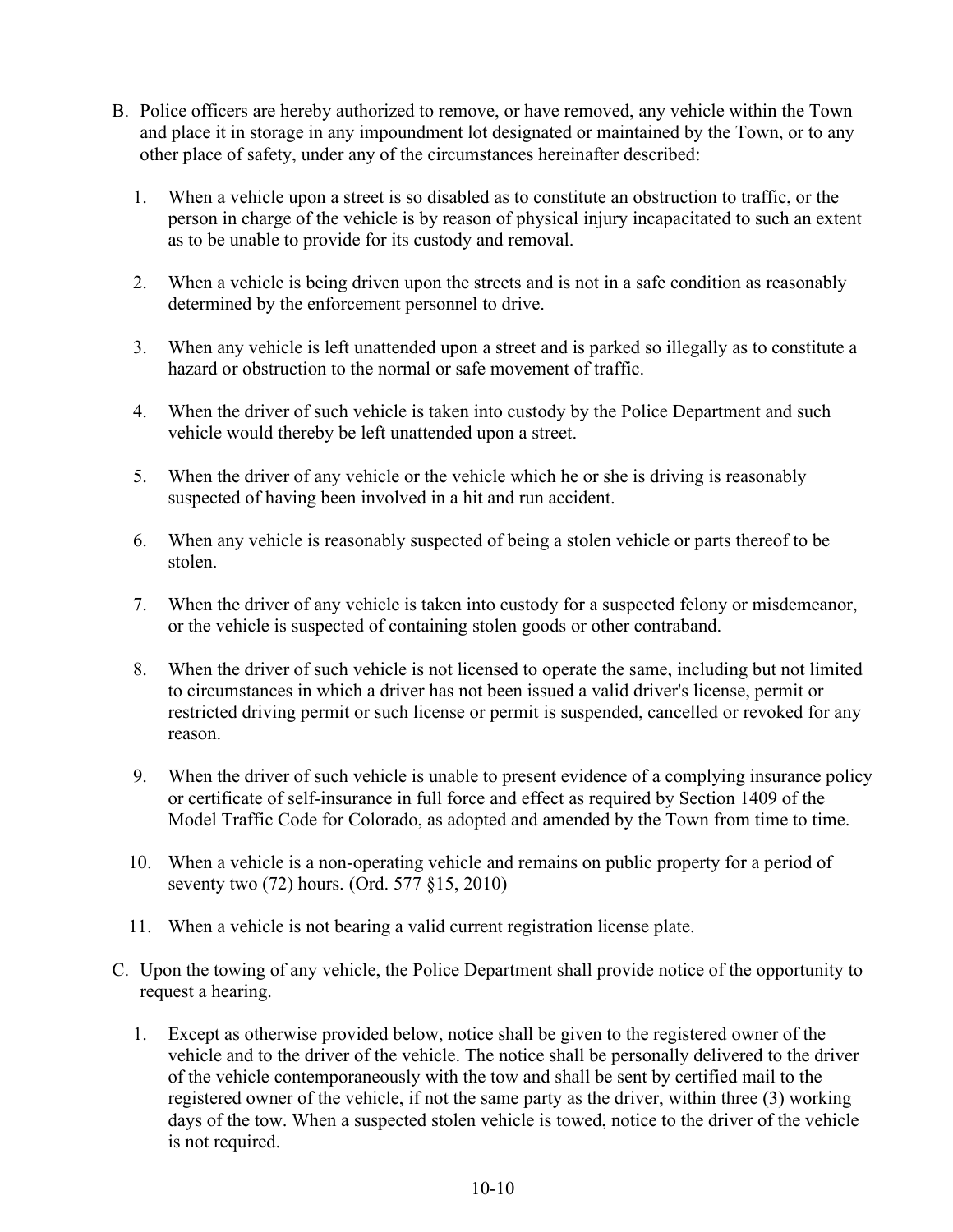- 2. The notice shall contain the following:
	- a. The date, time and location from which the vehicle was towed and the legal justification for the tow;
	- b. A statement that the owner of the vehicle may request a hearing concerning the legality of the towing of his or her vehicle; and
	- c. A statement that the owner must contact the Police Chief, PO Box 647, Kremmling, CO 80459, in writing, to request a hearing within ten (10) days of the date of the notice or forfeit his or her right to such hearing. The time period for requesting a hearing shall be ten (10) days from the date of the latest notice provided.
- 3. Notice of intent to remove the vehicle shall also be conspicuously posted on the vehicle for at least seventy-two (72) hours prior to removal. (Ord. 577 §16, 2010)

# **10.06.060 Report; opportunity to request hearing.**

- A. Upon having an abandoned motor vehicle towed, the Police Department shall ascertain, if possible, whether the motor vehicle has been reported stolen, and, if so reported, the Police Department shall recover and secure the motor vehicle, notify its rightful owner and terminate the abandonment proceedings. The Police Department shall have the right to recover from the owner its reasonable costs to recover and secure the motor vehicle.
- B. As soon as possible, but in no event later than three (3) working days after having an abandoned motor vehicle towed, the Police Department shall report the same to the Department of Revenue by first class or certified mail or personal delivery, which report shall be on a form prescribed and supplied by the Department of Revenue. The report shall contain the following information:
	- 1. The fact of possession, including the date possession was taken, the location of storage of the abandoned motor vehicle and the location from which it was towed, the business address, telephone number and name and signature of a representative from the Police Department;
	- 2. If applicable, the identity of the operator possessing the abandoned motor vehicle, together with his or her business address and telephone number and the carrier number assigned by the Public Utilities Commission; and
	- 3. A description of the abandoned motor vehicle, including the make, model, color and year; the license number, issuing state and expiration date of the license plate; the vehicle identification number; and a list of the names and addresses of any known owners.
- C. The Police Department, upon receiving the Department of Revenue's report required by C.R.S. 42-4-1804(2), shall determine, from all available information and after reasonable inquiry, whether or not the abandoned motor vehicle has been reported stolen and, if so reported, shall recover and secure the motor vehicle, notify its rightful owner and terminate the abandonment proceedings. The Police Department shall have the right to recover from the owner its reasonable costs to recover and secure the motor vehicle.
- D. The Police Department, within five (5) working days of the receipt of the report from the Department of Revenue required by C.R.S. 42-4-1804(2), shall notify by certified mail the owner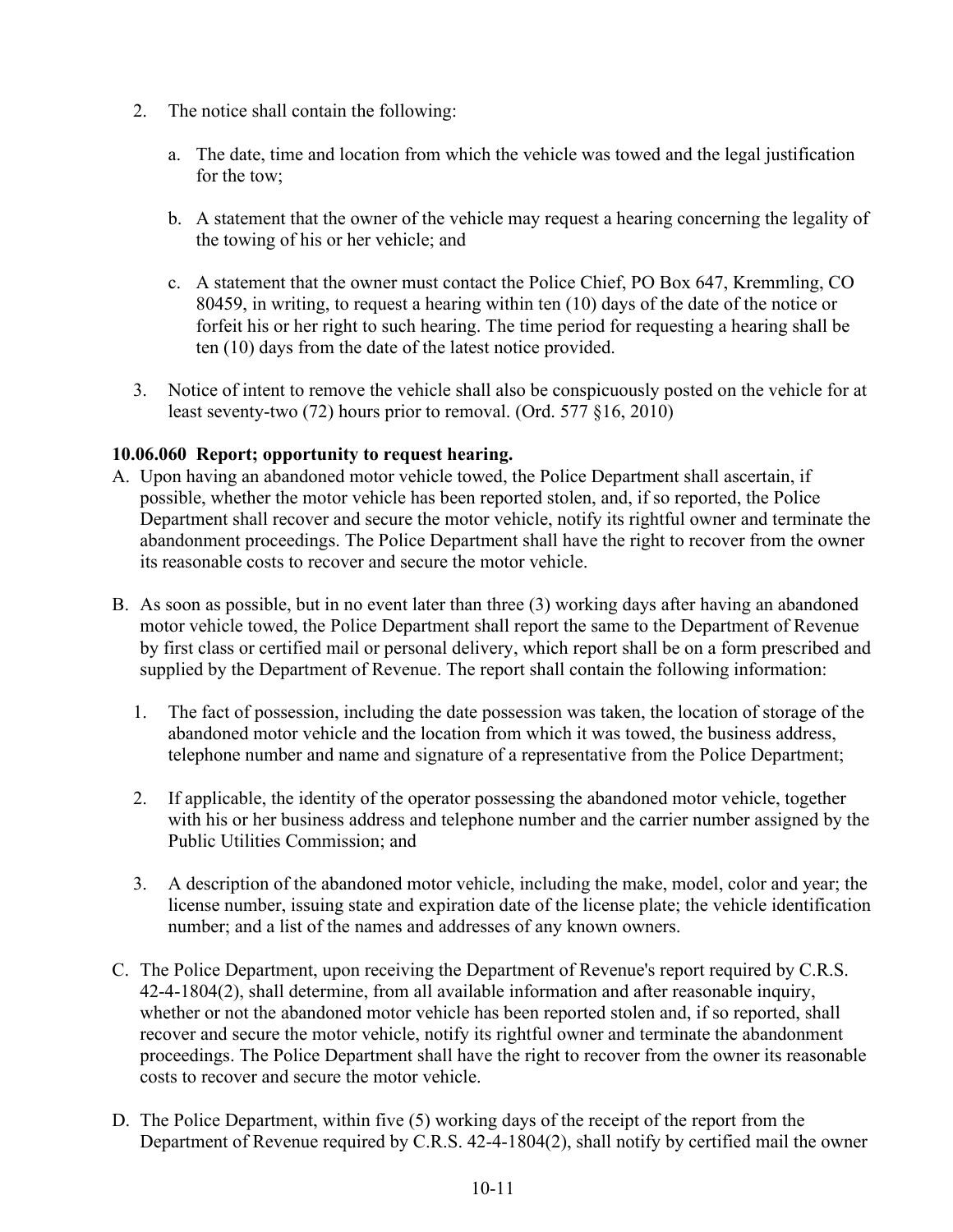of record, if ascertained, and any lien holder, if ascertained, of the fact of such report and the claim, if any, of a lien under C.R.S. 42-4-1807, and shall send a copy of such notice to the operator. The notice shall contain information that the identified motor vehicle has been reported abandoned to the Department of Revenue, the location of the motor vehicle and the location from which it was towed, and that, unless claimed within thirty (30) calendar days from the date the notice was sent as determined from the postmark on the notice, the motor vehicle is subject to sale.

E. Such notice shall also inform the owner of record of his or her opportunity to request a hearing concerning the legality of the towing of his or her abandoned motor vehicle, and the fact that the owner must contact the Police Chief to request a hearing, and that such request must be made in writing to the Police Department within ten (10) days of the postmarked date of sending such notice.

# **10.06.070 Conduct of hearing.**

- A. Any hearing requested shall be conducted before the Municipal Judge or a hearing officer appointed by the Municipal Judge, within seventy-two (72) hours (excluding Saturdays, Sundays and Town holidays) of receipt of a written demand for such hearing, unless the person requesting the hearing waives the right to a speedy hearing. The sole issue before the Municipal Judge or hearing officer shall be whether there was probable cause to impound the vehicle in question. In this section, *probable cause to impound* means such a state of facts as would leave a person of ordinary care and prudence to believe that there was a sufficient breach of municipal, state or federal law to grant legal authority for the removal of the vehicle.
- B. The hearing shall be conducted in an informal manner and shall not be governed by technical rules of evidence. The person demanding the hearing shall carry the burden of establishing that such person has the right to possession of the vehicle. The Police Department shall carry the burden of establishing that there was probable cause to impound the vehicle in question. The Municipal Judge or hearing officer shall only determine that, as to the vehicle in question, either there was probable cause to impound the vehicle or there was not such probable cause to impound the vehicle. The decision of the Municipal Judge or hearing officer shall be a final judgment.
- C. Upon a finding of no probable cause, towing and storage fees shall be paid by the Town in accordance with arrangements made between the Town and the operator. If the possessor of the vehicle fails to claim the vehicle from the operator within twenty-four (24) hours of a finding of no probable cause, excluding hours when the operator is not open for business, the possessor shall assume liability for all subsequent storage charges. It shall be the responsibility of the Police Department to notify the operator in writing of a finding of no probable cause immediately after such finding is made.
- D. Failure of the owner of the vehicle in question to request a hearing in writing to the Police Department within ten (10) days, or to attend a scheduled post-seizure hearing shall be deemed a waiver of the right to such hearing.

# **10.06.080 Abandonment of motor vehicles; private tow.**

A. No person shall abandon any motor vehicle upon private property. Any owner or lessee, or his or her agent authorized in writing, may have an abandoned motor vehicle removed from his or her property by having it towed and impounded by an operator.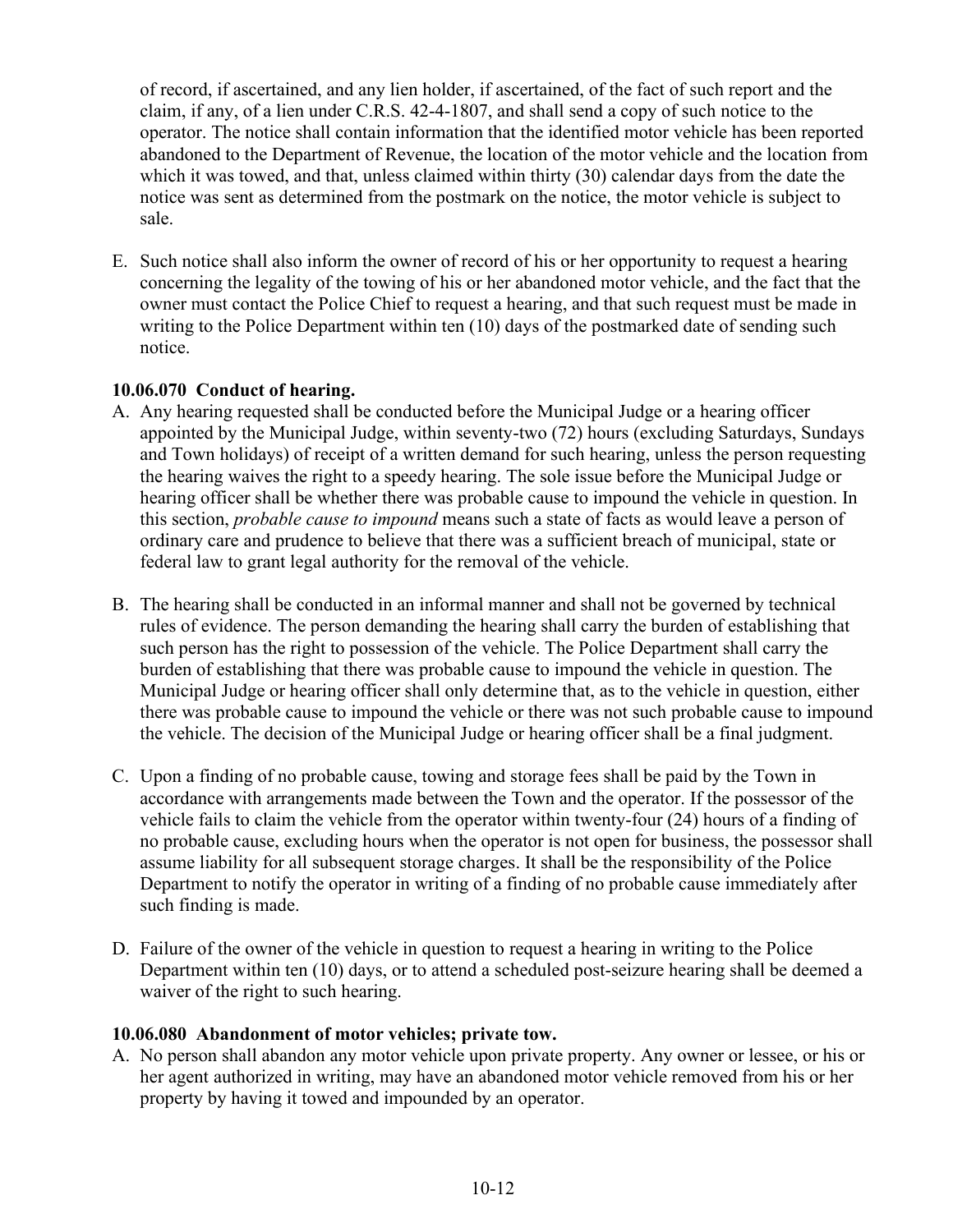B. Any operator having in his or her possession any abandoned motor vehicle from a private tow shall immediately notify the Police Department as to the name of the operator, the location of the impoundment lot where the vehicle is located and a description of the abandoned motor vehicle, including the make, model, color and year; the license number, issuing state and expiration date of the license plate; the vehicle identification number. Upon such notification, the Police Department shall ascertain, if possible, whether or not the vehicle has been reported stolen and, if so reported, shall recover and secure the motor vehicle, notify its rightful owner and terminate the abandonment proceedings. The Police Department shall have the right to recover from the owner its reasonable costs to recover and secure the vehicle.

## **10.06.090 Appraisal and sale of impounded vehicles.**

- A. Public tow abandoned motor vehicles or motor vehicles abandoned in an impoundment lot subsequent to a public tow shall be appraised and sold by the Police Department at a public or private sale.
- B. If the appraised value of an abandoned motor vehicle sold is two hundred dollars (\$200.00) or less, the sale shall be made only for the purpose of junking, scrapping or dismantling such motor vehicle, and the purchaser thereof shall not, under any circumstances, be entitled to a state certificate of title. The Police Department shall cause to be executed and delivered a bill of sale, together with a copy of the report described in C.R.S. 42-4-1804, to the person purchasing such motor vehicle. The bill of sale shall state that the purchaser acquires no right to a certificate of title for such vehicle. The Police Department shall promptly submit a report of sale, with a copy of the bill of sale, to the Department of Revenue and shall deliver a copy of such report of sale to the purchaser of the motor vehicle.
- C. If the appraised value of an abandoned motor vehicle sold is more than two hundred dollars (\$200.00), the sale may be made for any intended use by the purchaser thereof. The Police Department shall cause to be executed and delivered a bill of sale, together with a copy of the report described in C.R.S. 42-4-1804, and an application for a Colorado certificate of title signed by a legally authorized representative of the Police Department.

# **10.06.100 Proceeds of vehicle sale.**

- A. If the sale of any motor vehicle and its attached accessories or equipment produces an amount less than or equal to the sum of all charges of the operator who has perfected a lien pursuant to C.R.S. 42-4-1807, then the operator shall have a valid claim against the owner of record for the full amount of such charges, less the amount received upon the sale of such motor vehicle.
- B. If the sale of any motor vehicle and its attached accessories or equipment under produces an amount greater than the sum of all charges of the operator who has perfected his or her lien pursuant to C.R.S. 42-4-1807:
	- 1. The proceeds shall first satisfy the operator's charges as follows:
		- a. The cost of towing the abandoned motor vehicle with a maximum charge of fifty dollars (\$50.00); the mileage for tows of greater than twenty-five (25) miles one-way, to be computed at the rate of one dollar (\$1.00) per mile for each mile in excess of twenty-five (25) miles one-way.
		- b. The storage of the abandoned motor vehicle shall be charged at the rate of four dollars (\$4.00) per day for a maximum of sixty (60) days.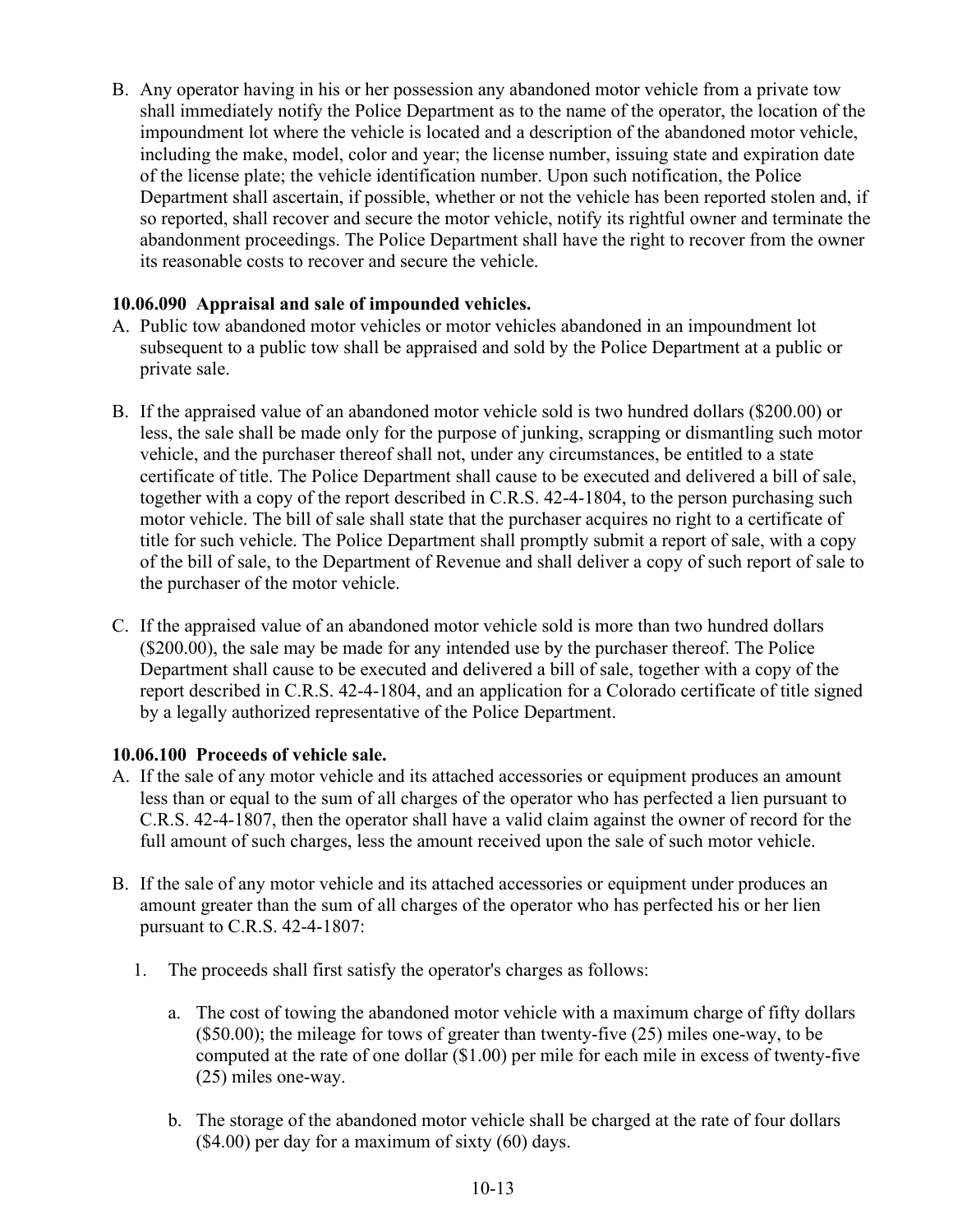- c. In the case of an abandoned motor vehicle weighing in excess of ten thousand (10,000) pounds, the operator's charges shall be determined by negotiated agreement between the operator and the Police Department.
- 2. Any balance then remaining shall be paid to the Town to satisfy the cost of mailing notices, having an appraisal made, advertising and selling the motor vehicle and any other costs, taxes, fines and penalties due.
- 3. From any balance then remaining, the Police Department shall submit to the Department of Revenue for disbursal, pursuant to C.R.S. 42-4-1809, the amount due any lien holder of record and any person showing a legal interest in the motor vehicle; provided however, that any remaining balance, or any payment not requested as provided in C.R.S. 42-4-1809, shall be retained by or paid to the Town.
- C. Notwithstanding the provisions of subsection (b) hereof, if the Town has entered into a towing contract which provides for different charges by the operator, the operator's charges shall first be satisfied as set forth in the contract. Any balance then remaining, if any, shall be paid to the Town to satisfy the cost of mailing notices, having an appraisal made, advertising and selling the motor vehicle and any other costs, taxes, fines and penalties due.

# **10.06.110 Immobilization of vehicle.**

- A. Whenever any owner of a motor vehicle has failed to respond to a notice of illegal parking, a police officer is authorized to cause such vehicle to be temporarily immobilized, while it is parked or left standing on any public property in the Town.
- B. Before immobilizing any vehicle, a second copy of such notice of illegal parking shall be mailed by first class mail to the owner at the address shown upon the registration records for the vehicle. The copy shall be accompanied by a statement that the vehicle will be immobilized unless the owner pays, within fourteen (14) days after the date of mailing of the notice, all unpaid parking fines and other applicable costs. No vehicle shall be immobilized until the lapse of at least fourteen (14) days from the date of mailing of such notice. The failure of the owner to receive a notice that was mailed shall not preclude the immobilization of the vehicle.
- C. The vehicle shall be immobilized by a police officer, or by another person at the direction of such officer, by the installation or attachment of a device designed to restrict the normal movement of the vehicle.
- D. Upon immobilization, the police officer shall conspicuously affix to the vehicle a notice providing the following information and such other information as deemed necessary by the Chief of Police:
	- 1. That the vehicle has been immobilized by the Town for violation of one (1) or more of the parking restrictions, stating the date and time of the immobilization;
	- 2. That release from such immobilization may be obtained at a designated place;
	- 3. The total amount of fines, immobilization fees and other costs that must be paid prior to release;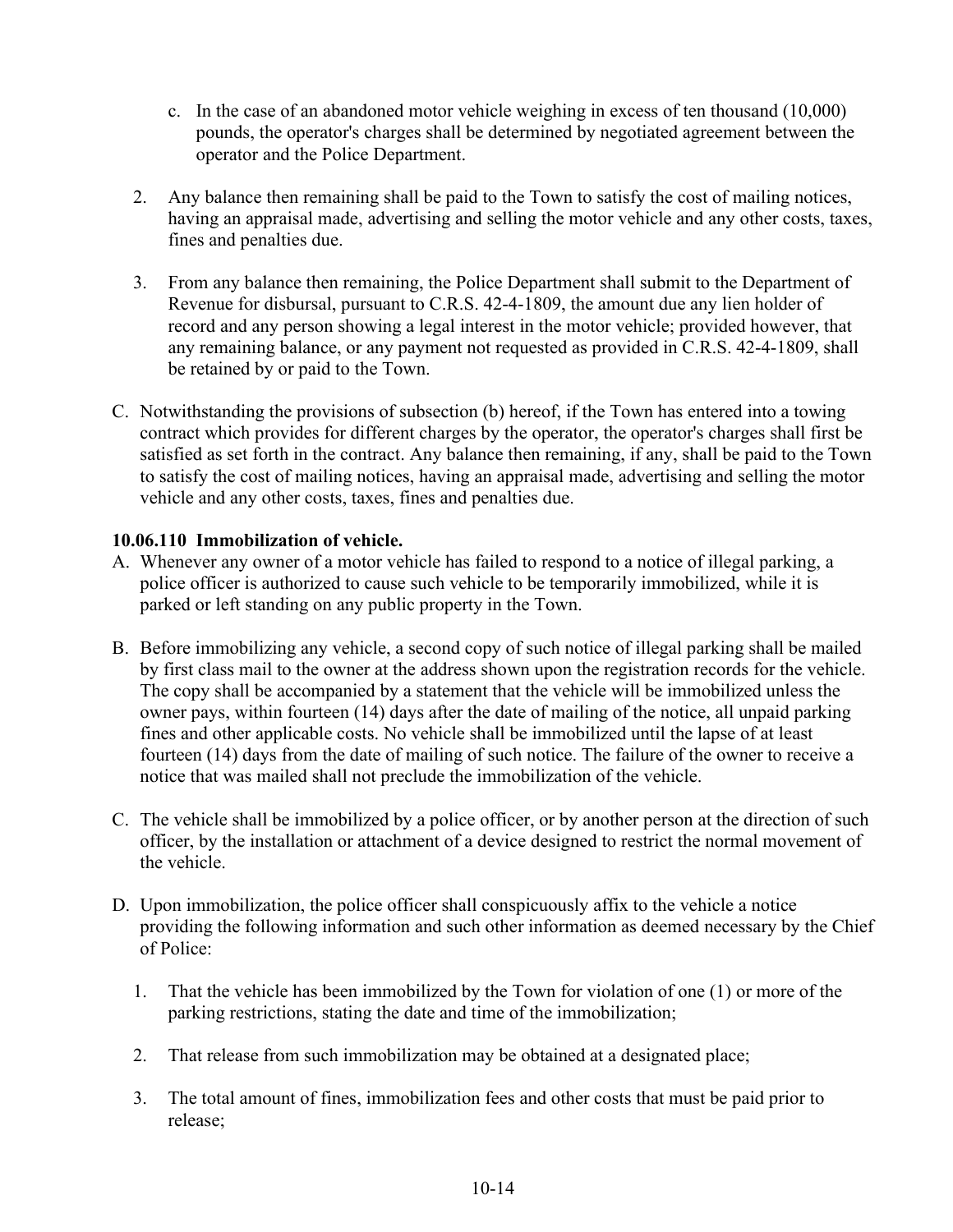- 4. That, unless arrangements for such release are completed within seventy-two (72) hours of the time of immobilization, the vehicle will be subject to towing and impoundment, and all costs connected with such towing and impoundment must be paid; and
- 5. That removing or attempting to remove the vehicle before an authorized release is obtained is unlawful.
- E. No vehicle shall be released from immobilization by the Town until the full amount of all unpaid parking fines and other costs have been paid and an additional immobilization fee of one hundred dollars (\$100.00) has also been paid.
- F. Whenever a vehicle which has been immobilized remains so immobilized for seventy-two (72) hours or longer, and no authorized release has been obtained for the vehicle, the vehicle shall be subject to towing and impoundment. Such a vehicle shall not be released to the owner until all amounts due pursuant to Subsection (e) hereof have been paid, as well as all costs incurred in connection with towing and impoundment have been paid. During such seventy-two-hour period, the vehicle shall not be subject to any other notices of illegal parking.
- G. It is unlawful for any person to remove or to attempt to remove from a vehicle an immobilization device affixed by the Town without authorization therefor from the Town, or to move or to attempt to move such vehicle before an authorized release is obtained.

# **10.06.120 Impoundment and storage fees; impoundment lot maintained by Town.**

- A. Any motor vehicle stored at a Town-owned impoundment lot at the request of the Police Department for evidentiary purposes, and not removed from the impoundment lot within seventytwo (72) hours of the time the Police Department notifies the owner or agent that the motor vehicle is available for release, shall be subject to an impoundment and storage fee chargeable against the owner of record. Impoundment and storage fees shall accrue beginning seventy-two (72) hours after the time of notice.
- B. The impoundment and storage fees shall consist of the following:
	- 1. The actual cost incurred to tow the motor vehicle;
	- 2. The cost incurred for storage of the motor vehicle, at the rate of ten dollars (\$10.00) per day; and
	- 3. Other actual costs incurred by the Town in connection with the impoundment and storage of the vehicle.

# **10.06.200 Violation - Penalty.**

Any person who violates any provision of any section of this chapter commits an offense. Any person convicted of violation of any sections of this chapter shall be punished as provided in Kremmling Municipal Code Section 1.16.010.

(Ord. 576 §3, 2010)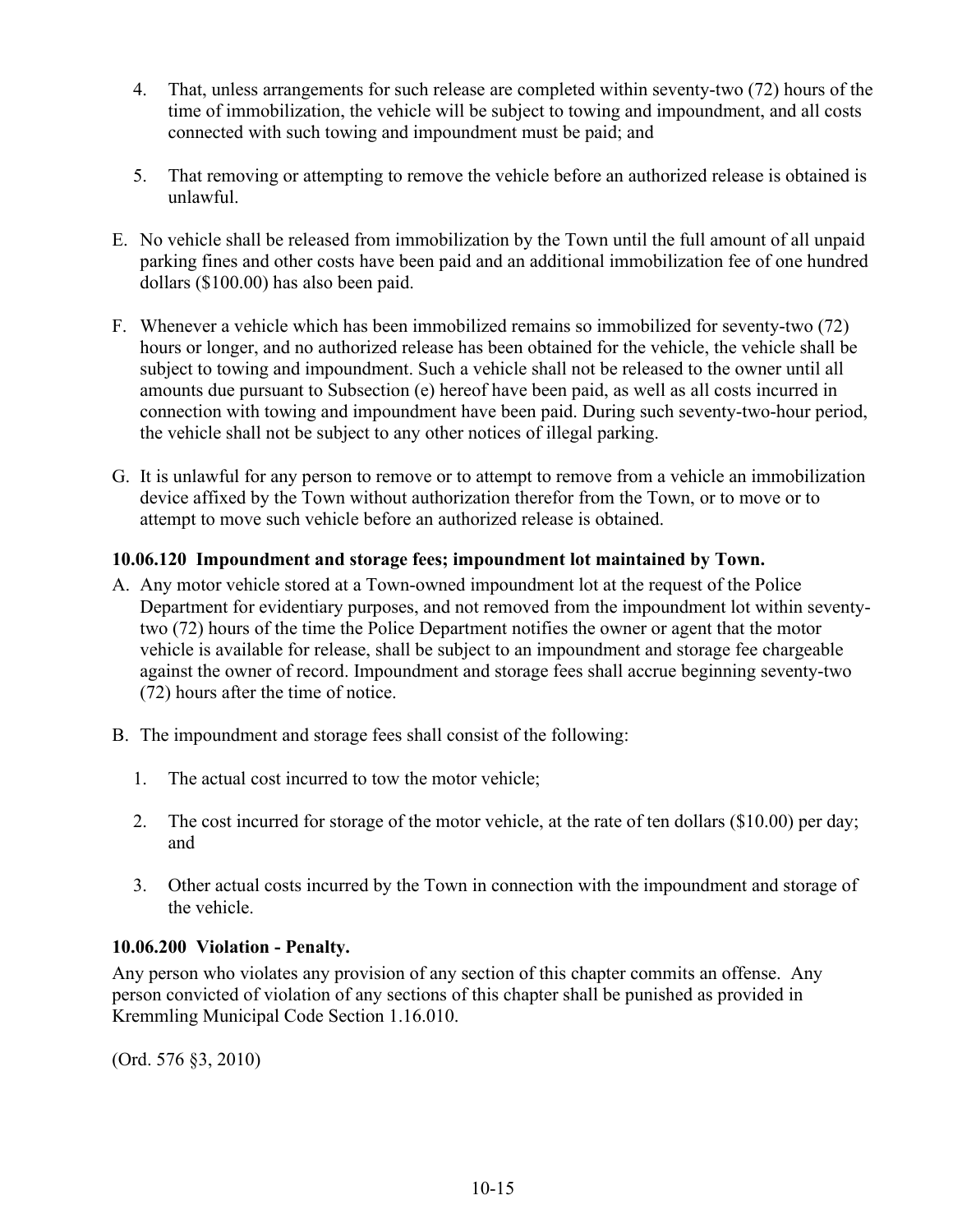# **10.16 - Snowmobiles**

<span id="page-15-0"></span>

| <b>Sections</b> |  |
|-----------------|--|
|                 |  |

| Page |
|------|
|      |
|      |
|      |
|      |
|      |
|      |
|      |
|      |
|      |
|      |
|      |
|      |
|      |
|      |

## **10.16.010 Definitions.**

For the purpose of this chapter, the terms defined in this section shall have the meaning as ascribed to them.

"Operate" means to ride in or on and control the operation of the snowmobile.

"Operator" means every person who operates or is in actual physical or constructive control of a snowmobile.

"Owner" means a person, other than a lienholder, having the property in, or title to, a snowmobile, entitled to the use or possession of it.

"Person" means an individual, partnership, corporation and any body or association of individuals.

"Roadway" means that portion of a highway improved, designed or ordinarily used for vehicular traffic.

"Snowmobile" means a self-propelled vehicle primarily designed or altered for travel on snow or ice and supported in part by skis, belts or cleats.

(Prior Code §13-3-1)

## **10.16.020 Operation permitted.**

Snowmobiles may be operated on the streets and alleys of the Town except on U.S. Highway 40 and State Highway 9 in the manner set forth in this chapter. Such operation shall be solely for the purpose of gaining access to the nearest designated snowmobile routes for the purpose of entering and leaving public land adjacent to the Town. (Prior Code §13-3-2)

## **10.16.030 Designated routes.**

The following streets are designated snowmobile routes:

A. For those areas south of U.S. Highway 40;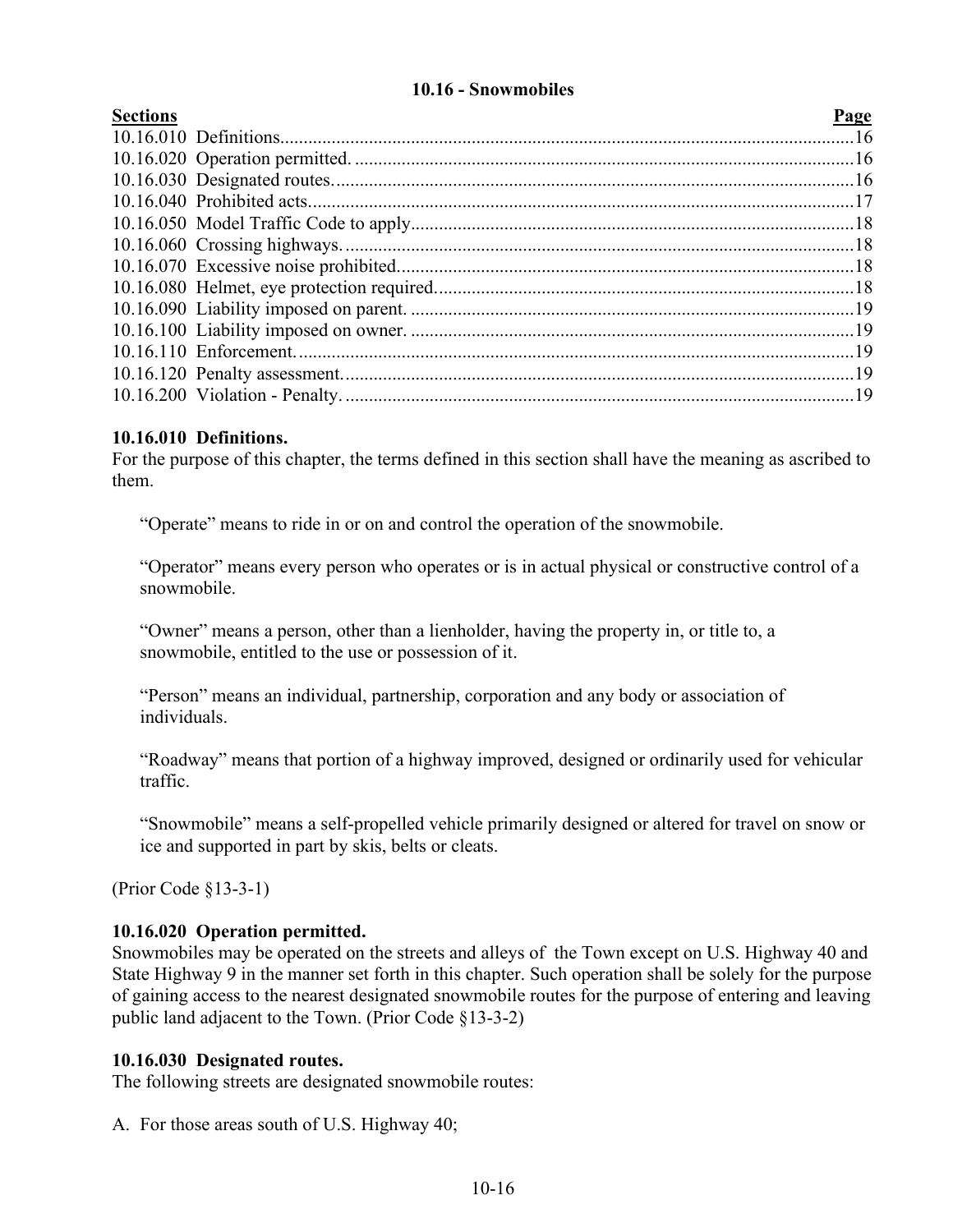- 1. Spruce Street between U.S. Highway 40 and Eagle Avenue;
- 2. Eagle Avenue between Spruce Street and First Street;
- 3. First Street between Eagle Avenue and Range Avenue;
- 4. Range Avenue between First Street and Tenth Street;
- 5. Tenth Street between Depot Avenue and Kinsey Avenue;
- B. For those areas north of U.S. Highway 40;
	- 1. Spruce Street between U.S. Highway 40 and Central Avenue;
	- 2. Central Avenue between Spruce Street and First Street;
	- 3. First Street between Central Avenue and Kinsey Avenue;
	- 4. Kinsey Avenue between First Street and Twelfth Street;
	- 5. Twelfth Street between Kinsey Avenue and Jackson Avenue
	- 6. Jackson Avenue between Twelfth Street and County Road 22.

(Prior Code §13-3-3)

#### **10.16.040 Prohibited acts.**

It shall be unlawful to operate a snowmobile in any of the following manners:

- A. On U.S. Highway 40 or State Highway 9 except to cross the highways at the intersection of U.S. Highway 40 and 10<sup>th</sup> Street, U.S. Highway 40 and Spruce Street, and State Highway 9 and Range Avenue, and State Highway 9 and 10<sup>th</sup> Street.
- B. Between the hours of ten (10) p.m. and eight (8) a.m.;
- C. At any place while under the influence of intoxicating beverages, narcotics or habit-forming drugs;
- D. At any place in a careless, reckless or negligent manner so as to endanger any person or property or to cause injury or damage thereto;
- E. On any sidewalk in the Town or areas set apart for the use of pedestrians;
- F. Failure to yield right-of-way to all other vehicles or pedestrians;
- G. Failure to make a complete stop at all intersections, whether controlled or uncontrolled;
- H. For purposes other than using the most direct route to the nearest designated snowmobile route;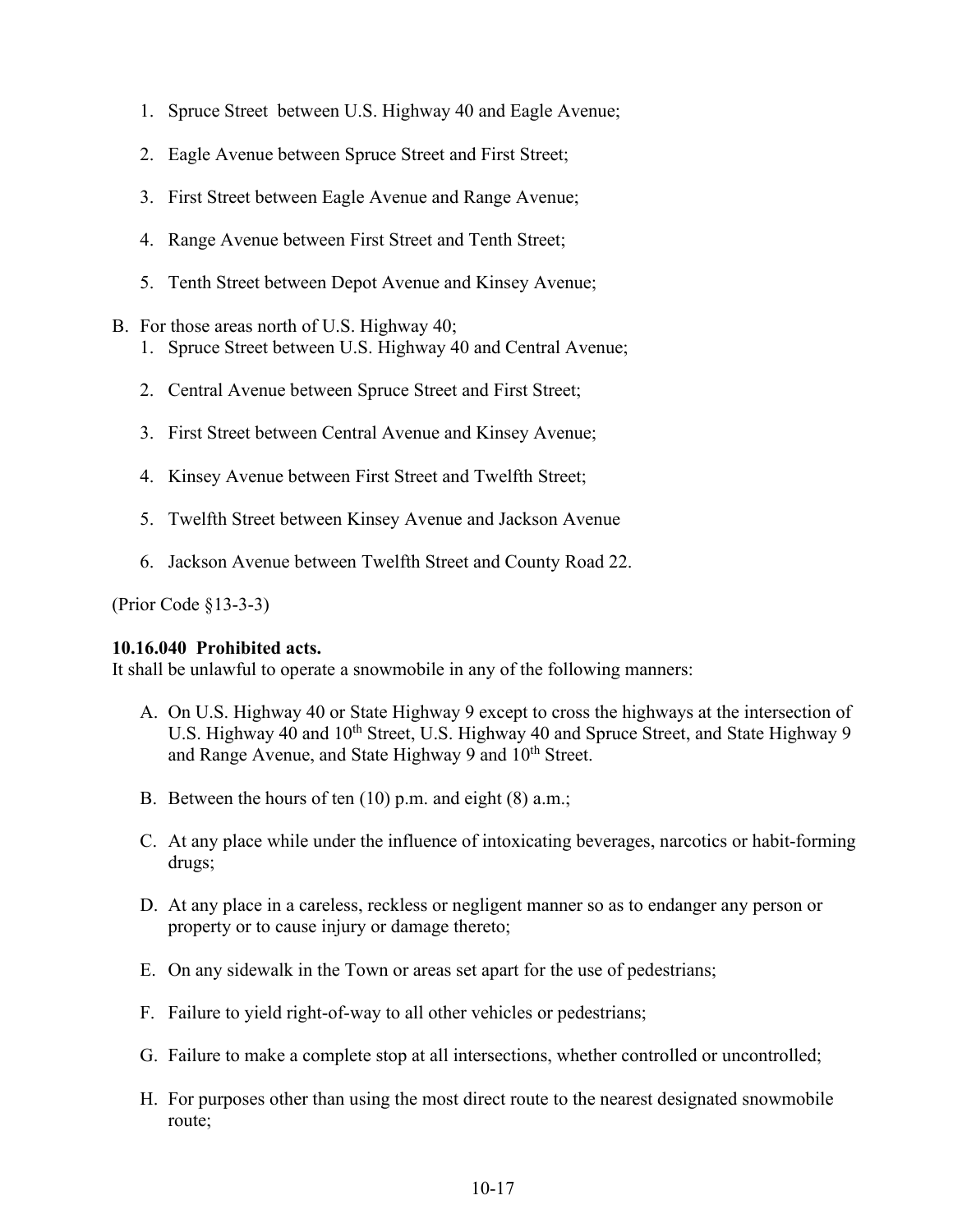- I. To use designated snowmobile routes for any purpose other than going to, or coming from, public lands adjacent to the Town;
- J. Without maintained, required safety equipment and approved muffler systems;
- K. On any portion of any street except the far right portion of the street;
- L. To ride together in any pattern except in single file, including when overtaking other snowmobiles;
- M. On any public or private property without express consent of the owner of it;
- N. In excess of a speed of ten miles per hour;
- O. When between the ages of ten and sixteen years unless such person holds a snowmobile safety certificate or is accompanied by, or under immediate supervision, of someone at least 16 years of age or under supervision of someone of at least fourteen years of age who holds a snowmobile safety certification;
- P. Without displaying a pennant flag of red or blaze orange material, at least thirty-six square inches in area, at a height of not less than five feet from the ground level at any time when the vehicle is operated on public streets;
- Q. Without headlights and taillights on at all times;
- R. In any manner prohibited by the laws of the State of Colorado.

(Prior Code §13-3-4)

# **10.16.050 Model Traffic Code to apply.**

Operation of snowmobiles shall be in compliance with Chapter 10.04 of this code so far as applicable to snowmobiles. Operators shall be subject to all of the duties and prohibitions applicable to a driver set forth in Chapter 10.04, except those which, by their very nature, can have no application. Operators shall also comply with the special rules set forth in this chapter. Whenever the word "vehicle" is used in any of the driving rules set forth in said Chapter 10.04, that are applicable to snowmobile operators, such term shall include snowmobiles.(Ord. 342 §1, 1991; Prior Code §13-3-5)

## **10.16.060 Crossing highways.**

When crossing U.S. Highway 40 or State Highway 9 as permitted in this chapter, the crossing shall be made at a ninety degree angle to the highway and only after coming to a complete stop and yielding to vehicles and pedestrians which constitute an immediate hazard to such crossing. (Prior Code §13-3-6)

## **10.16.070 Excessive noise prohibited.**

Excessive noise shall not be permitted. No snowmobile shall be operated without a conventional exhaust system in working order. Tuned exhausts are not permitted unless used in connection with an operable muffler. (Prior Code §13-3-7)

## **10.16.080 Helmet, eye protection required.**

All operators and passengers, including passengers in or on any towed device, shall wear helmets and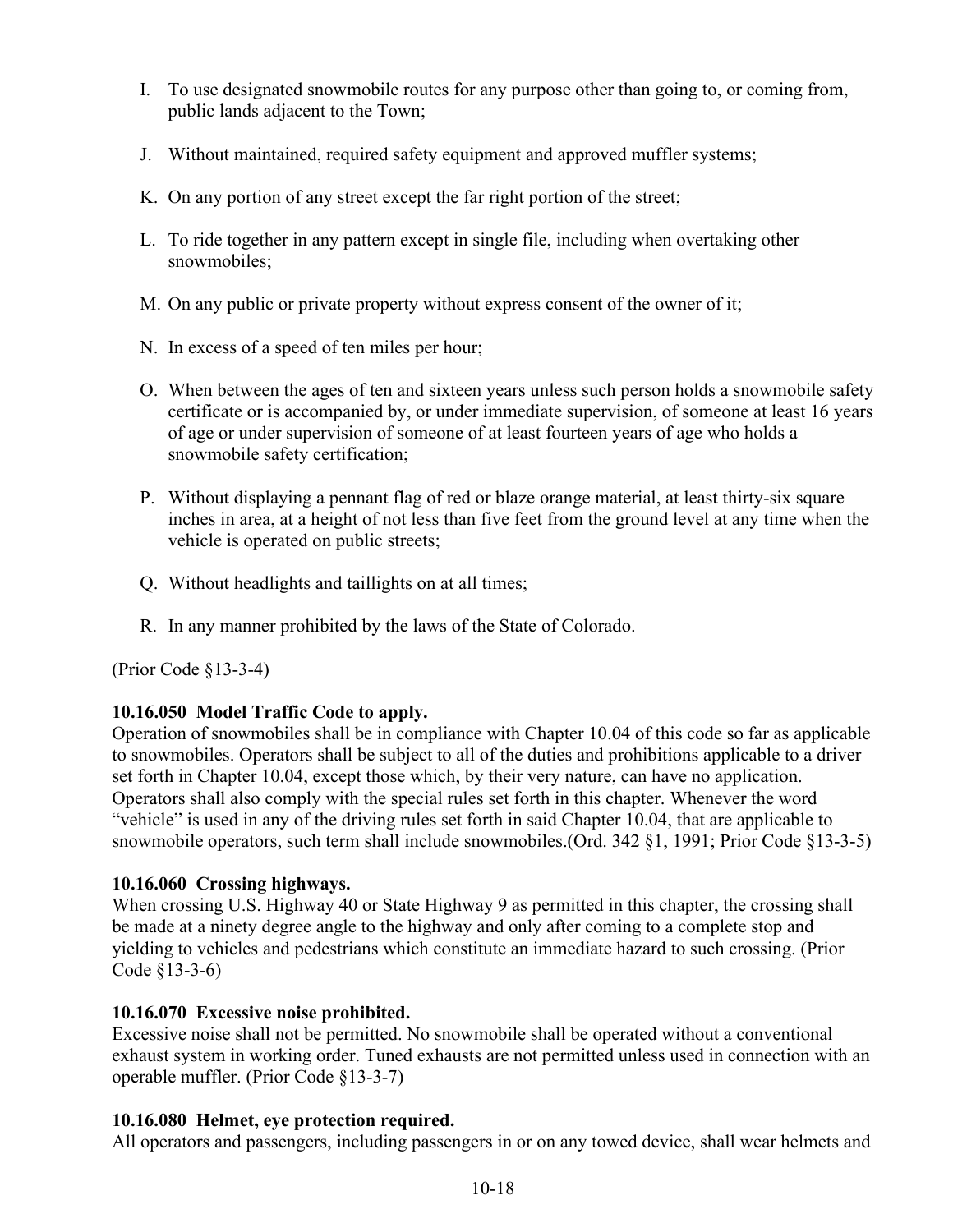adequate eye protection. (Prior Code §13-3-8)

# **10.16.090 Liability imposed on parent.**

The parent or guardian of any juvenile shall not authorize or permit any such juvenile to violate any provision of this chapter. (Prior Code §13-3-9)

# **10.16.100 Liability imposed on owner.**

The owner of any snowmobile shall not authorize or permit any person to operate the snowmobile in violation of any provision of this chapter. (Prior Code §13-3-10)

# **10.16.110 Enforcement.**

Each provision of this chapter may be enforced as any other part of this code except as follows:

- A. Summonses and complaints shall be issued to juveniles. The parent(s) or guardian(s) of any juvenile so charged must appear with the juvenile;
- B. Summonses and complaints shall be issued in cases of driving while ability impaired by drugs or alcohol, driving under the influence of drugs or alcohol, reckless driving, eluding or attempting to elude an officer, in cases of accidents resulting in injury or death to a person or damage to property, and failure to stop in the event of such accident. (Prior Code §13-3-11)

## **10.16.120 Penalty assessment.**

The Municipal Court is authorized to promulgate a fine schedule for violations of this chapter which may be charged by penalty assessment procedure but no fine in such fine schedule shall be less than twenty-five dollars per violation. (Prior Code §13-3-12)

# **10.16.200 Violation - Penalty.**

Any person who violates any provision of any section of this chapter commits an offense. Any person convicted of violation of any section of this chapter shall be punished as provided in Kremmling Municipal Code Section 1.16.010. (Ord. 535 §38, 2008; Prior Code §13-3-13)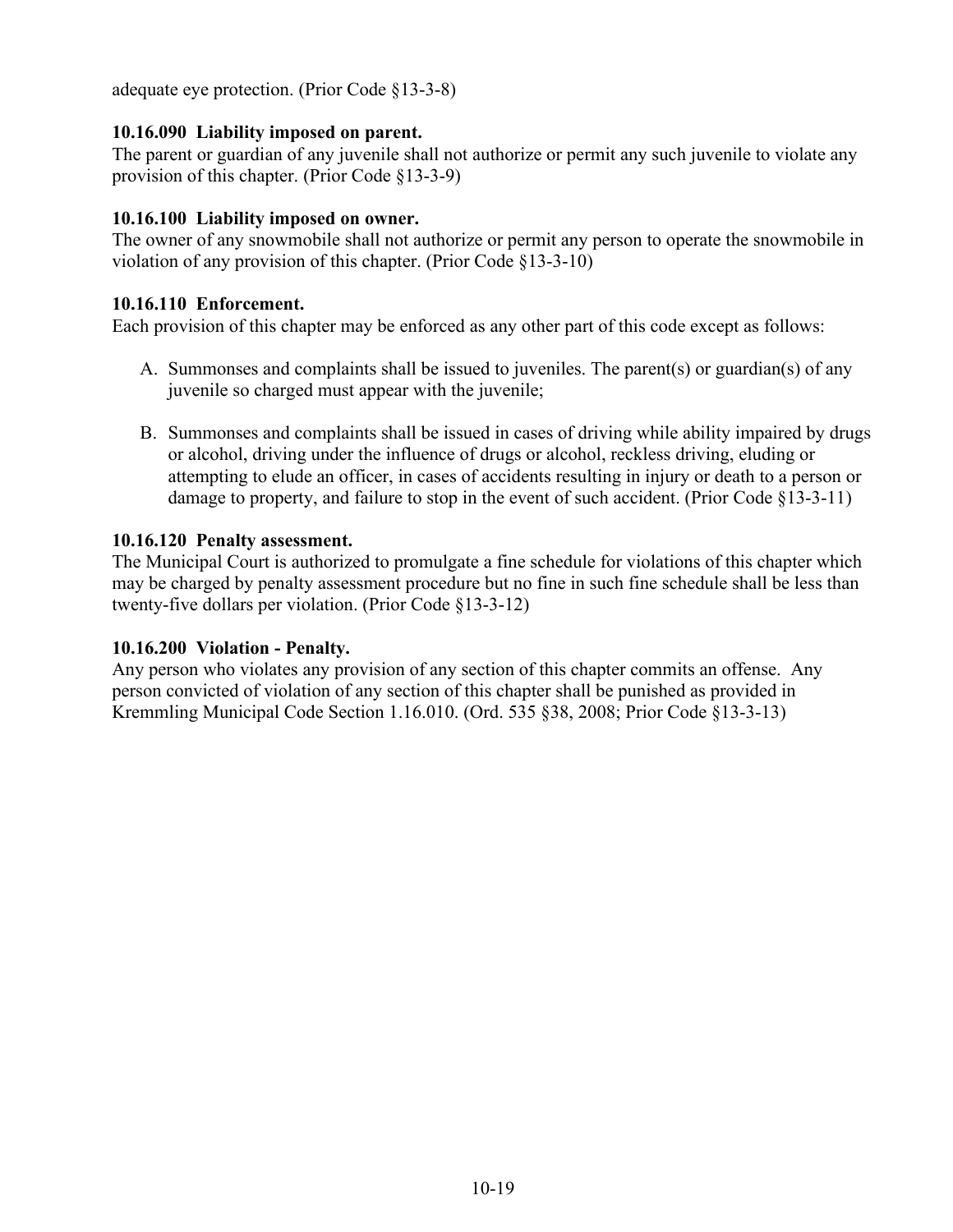# **10.17 - Off Highway-Vehicles**

<span id="page-19-0"></span>

| <b>Sections</b> | Page |
|-----------------|------|
|                 |      |
|                 |      |
|                 |      |
|                 |      |
|                 |      |
|                 |      |
|                 |      |
|                 |      |
|                 |      |
|                 |      |
|                 |      |
|                 |      |
|                 |      |
|                 |      |
|                 |      |
|                 |      |

# **10.17.010 Definitions**.

For the purpose of this chapter, the terms defined in this section shall have the meaning ascribed to them:

"Designated Route" means the off-highway vehicle routes designated in Section 10.17.030.

"Essential Service Provider" Means Restaurants, Fuel Stations, Repair or Parts Businesses, Hardware Stores, Grocery Stores, Information Centers, Hospitals, and other such services.

"Neighborhood Electric Vehicle" (NEV's including Golf carts) also known as LSV (low speed electric vehicle) means any electric propelled vehicle that has not been modified from its original purpose primarily designed to carry one or more people traveling on four (4) or more low pressure tires, whose top speed is not designed for greater than 25 miles per hour, and having side by side seating with a steering wheel for control. It shall be registered according to the applicable laws and regulations of the State of Colorado as a Tax Class C vehicle and all of Title 42 of the Colorado Revised Statute shall apply.

"Off-highway vehicle" or "OHV" means any self-propelled vehicle which is designed to travel on wheels or tracks in contact with the ground, which is designed primarily for use off of the public highways, and which is generally and commonly used to transport persons for recreational purposes. "Off-highway vehicle" does not include the following:

- a) Vehicles designed and used primarily for travel on, over, or in the water;
- b) Snowmobiles;
- c) Military vehicles;
- d) Vehicles designed and used to carry disabled persons;
- e) Vehicles designed and used specifically for agricultural, logging, or mining purposes;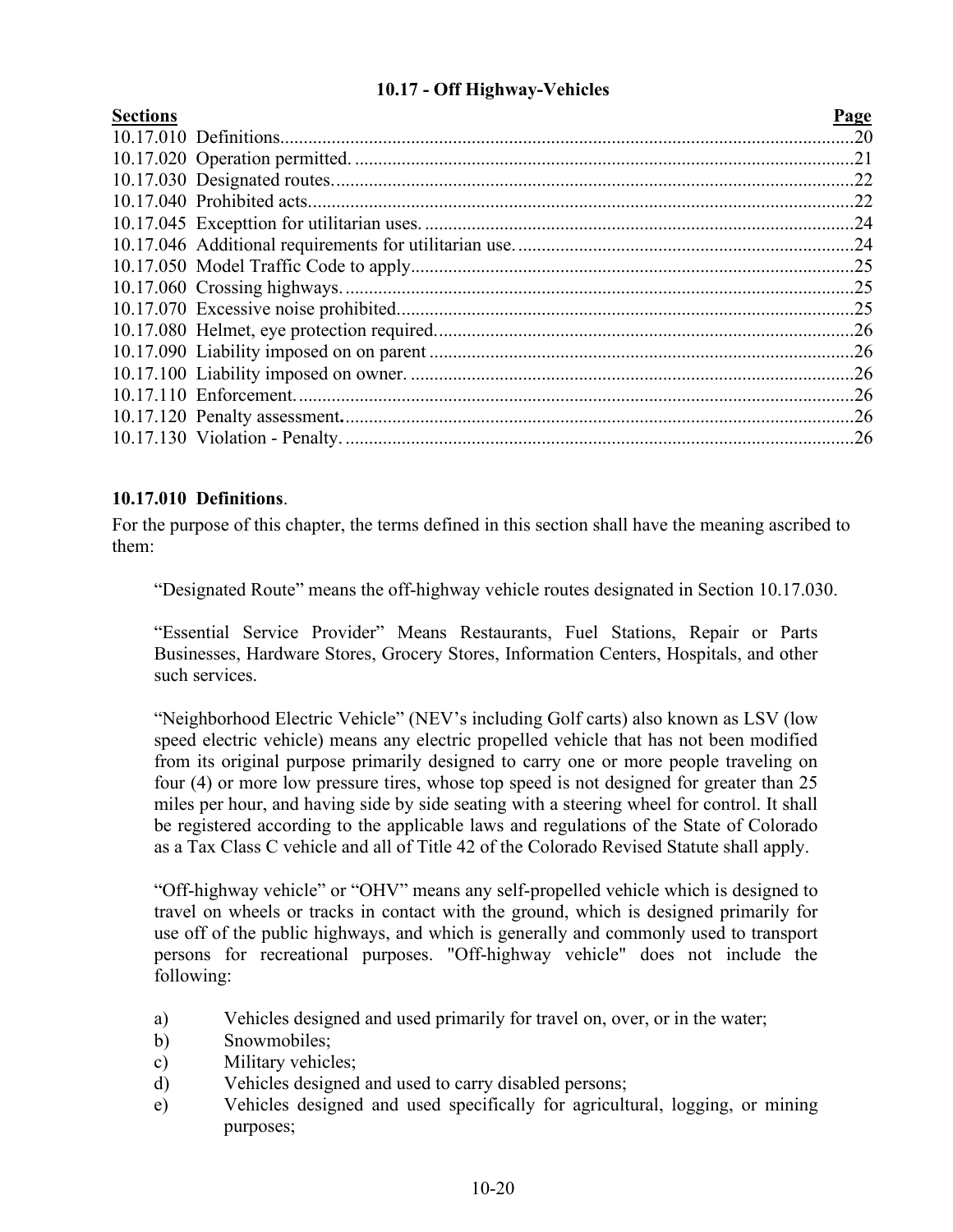f)Vehicles registered pursuant to Article 3 of Title 42, C.R.S.; or

g) UTV's, PTV's, NEV's

"Off-highway vehicle route" means any road, trail, or way owned or managed by the state or any agency or political subdivision thereof or the United States for off-highway vehicle travel.

"Operate" means to ride in or on and control the operation of an off-highway vehicle.

"Operator" means every person who operates or is in actual physical or constructive control of an off-highway vehicle.

"Owner" means a person, other than a lienholder, having the property in, or title to, an off-highway vehicle, entitled to the use or possession thereof.

"Normal Transportation" means having one or more specific destinations as if operating a normal motor vehicle and using the most direct route possible within the designated routes specified in this chapter (10.17.030).

"Person" means an individual, partnership, corporation and any body or association of individuals.

"Personal Transportation Vehicle" (PTV's including Golf carts) means any motorized vehicle that has not been modified from its original purpose primarily designed to carry one or more people traveling on four (4) or more low pressure tires, whose top speed is not designed for greater than 25 miles per hour, and having side by side seating with a steering wheel for control. It shall be registered according to the applicable laws and regulations of the State of Colorado as a Tax Class C vehicle and all of Title 42 of the Colorado Revised Statute shall apply.

"Possession" means physical custody of an off-highway vehicle by any person or by any owner of a motor vehicle or trailer on or in which an off-highway vehicle is placed for the purpose of transport.

"Roadway" means that portion of a highway, street or alley improved, designed or ordinarily used for vehicular traffic.

"Utility Type Vehicle" (UTV) also known as side by side (expressed SxS) means any recreational or commercial vehicle designed for and capable of traveling over unimproved terrain: traveling on four (4) or more low pressure tires, having a width of forty (40) to seventy (70) inches, having an unladen dry weight of two thousand two hundred (2,200) pounds or less, having a seat height of twenty-five (25) to forty (40) inches when measured at the forward edge of the seat bottom, and having side by side seating with a steering wheel for control.

(Ord. 673 §1, 2017)

# **10.17.020 Operation permitted.**

Off-highway vehicles may be operated in the manner set forth in this Chapter 10.17 on the streets and alleys of the Town except on U.S. Highway 40 and State Highway 9. Such operation shall be solely for the purpose of gaining access to public land adjacent to the Town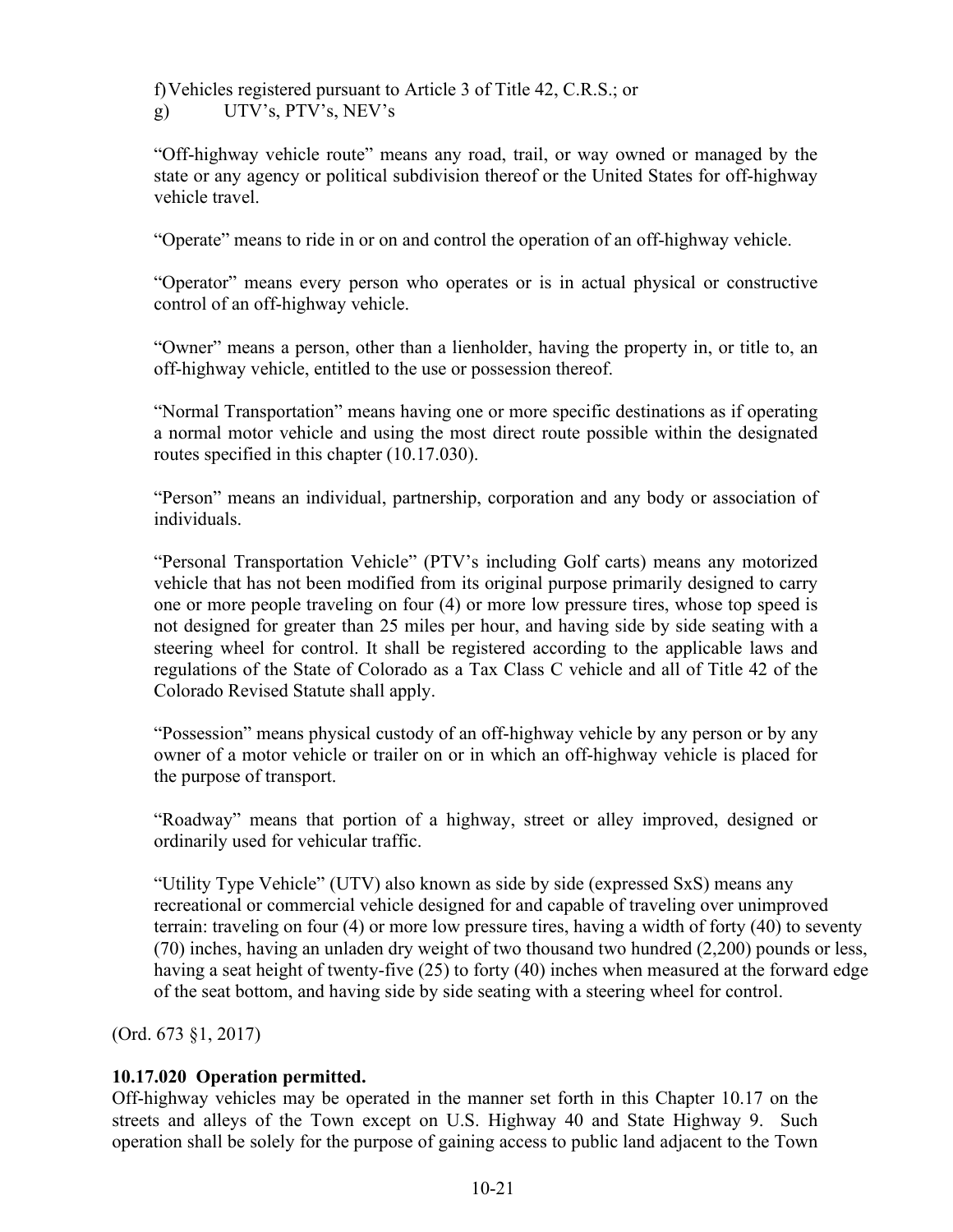via the nearest designated off-highway vehicle routes and or for normal transportation access to businesses and essential service providers utilizing designated routes only.

(Ord. 673 §1, 2017)

# **10.17.030 Designated routes.**

The following streets are designated off-highway vehicle routes:

A. For those areas south of U.S. Highway 40:

- 1. Pine Street between U.S. Highway 40 and Eagle Avenue;
- 2. Third Street between U.S. Highway 40 and Range Avenue;
- 3. Eagle Avenue between Spruce Street and First Street;
- 4. First Street between Eagle Avenue and Range Avenue;
- 5. Range Avenue between First Street and Tenth Street;
- 6. Seventh Street between Range Avenue and State Highway 9;
- 7. Tenth Street between Depot Avenue and Jackson Avenue;
- 8. Twelfth Street between Eagle Avenue and U.S. Highway 40; and
- 9. Eagle Avenue between Tenth Avenue and Fifteen Hundred Block of Eagle Avenue for Fuel/Service access only (route ends).
- B. For those areas north of U.S. Highway 40:
	- 1. Pine Street between U.S. Highway 40 and Central Avenue;
	- 2. Central Avenue between Spruce Street and First Street;
	- 3. First Street between Central Avenue and Kinsey Avenue;
	- 4. Third Street between Kinsey Avenue And US Highway 40;
	- 5. Kinsey Avenue between First Street and Tenth Street;
	- 6. Jackson Avenue between Tenth Street and County Road 22; and
	- 7. Twelfth Street between U.S. Highway 40 and Jackson Avenue.

# **10.17.040 Prohibited acts.**

It shall be unlawful to operate an off-highway vehicle in any of the following manners:

A. On U.S. Highway 40 or State Highway 9 except to cross the highways at the intersection of U.S. Highway 40 and 12<sup>th</sup> Street, U.S. Highway 40 and 10th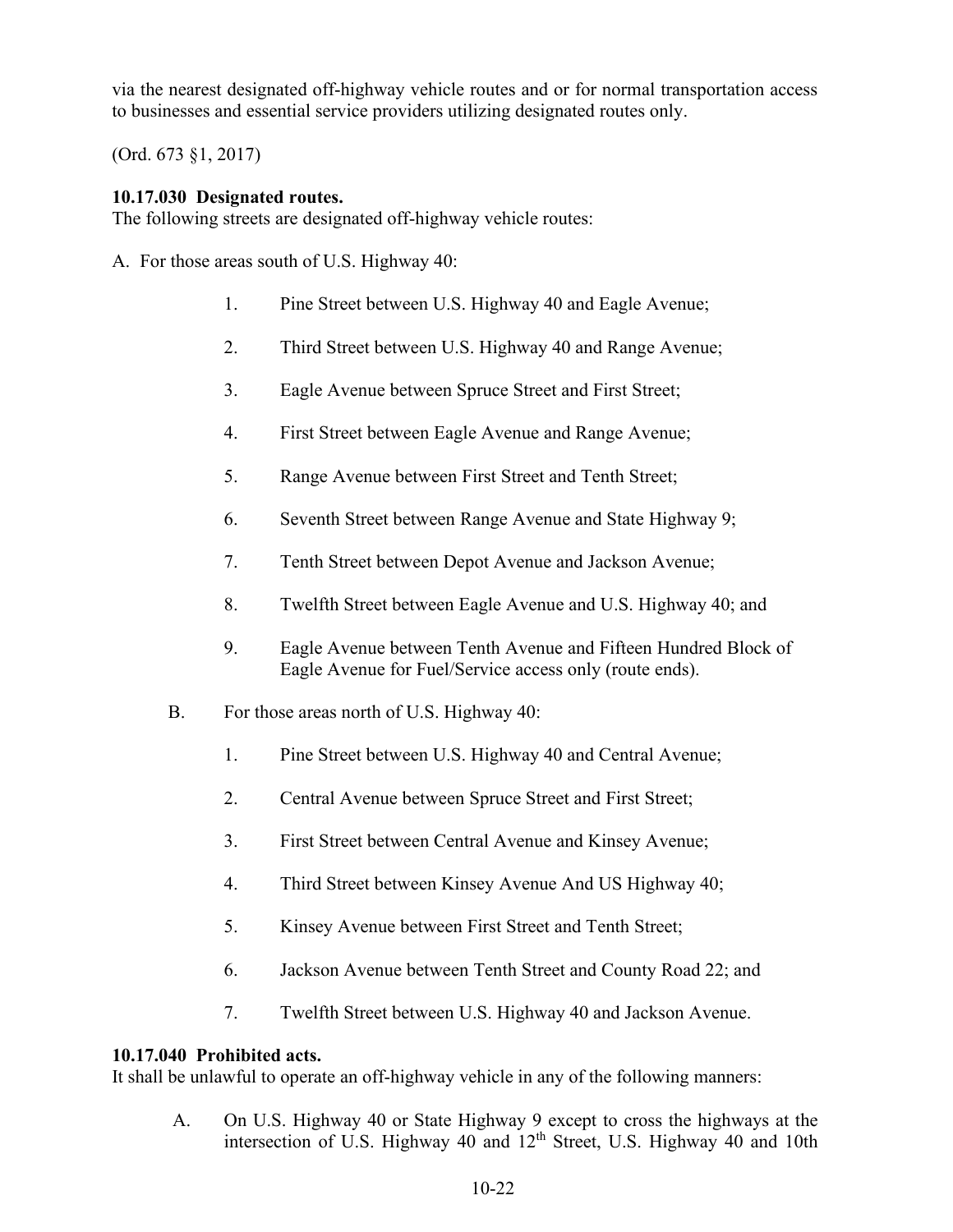Street, U.S. Highway 40 and 3<sup>rd</sup> Street, US Highway 40 and Pine Street; State Highway 9 and Range Avenue, State Highway 9 and  $7<sup>th</sup>$  Street, and State Highway 9 and 10th Street;

- B. Between the hours of ten o'clock (10:00) p.m. and eight o'clock (8:00) a.m.; but any off-highway vehicle operated before sunrise or after sunset must have illuminated and in operation at least the lighting equipment required by state law;
- C. At any place while under the influence of intoxicating beverages, narcotics or habit-forming drugs;
- D. At any place in a careless, reckless or negligent manner so as to endanger any person or property or to cause injury or damage thereto;
- E. On any sidewalk or area set apart for the use of pedestrians;
- F. Failure to yield right-of-way to all other vehicles and pedestrians;
- G. Failure to make a complete stop at all controlled intersections;
- H. For purposes other than using the most direct route to the nearest designated off-highway vehicle route;
- I. To use designated off-highway vehicle routes for any purpose other than going to, or coming from, public lands adjacent to the Town or for normal transportation access to businesses and essential service providers;
- J. Without equipment required by C.R.S. 33-14.5-109 and regulations adopted thereunder. At a minimum, the required equipment is:
	- 1. A muffler in constant operation and properly maintained.
	- 2. A spark arrestor in good working order which has been approved by the U.S. Forest Service as evidenced by the bona fide permanent marking of "qualified" or "approved" on the spark arrestor.
	- 3. A braking system that may be operated by hand or foot, capable of controlling the movement of, and to stop and to hold the off-highway vehicle stationary on any grade upon which it is operated.
	- 4. Any vehicle operated during legal hours but before sunrise or after sunset shall have illuminated at least one headlamp having minimum candlepower of sufficient intensity to reveal persons or objects at a distance of at least 100 feet ahead under normal atmospheric conditions and at least one red tail lamp having a minimum candlepower of sufficient intensity to exhibit a red light plainly visible from a distance of 500 feet to the rear under normal atmospheric conditions.
- K. On any portion of any street except the far right portion of the street;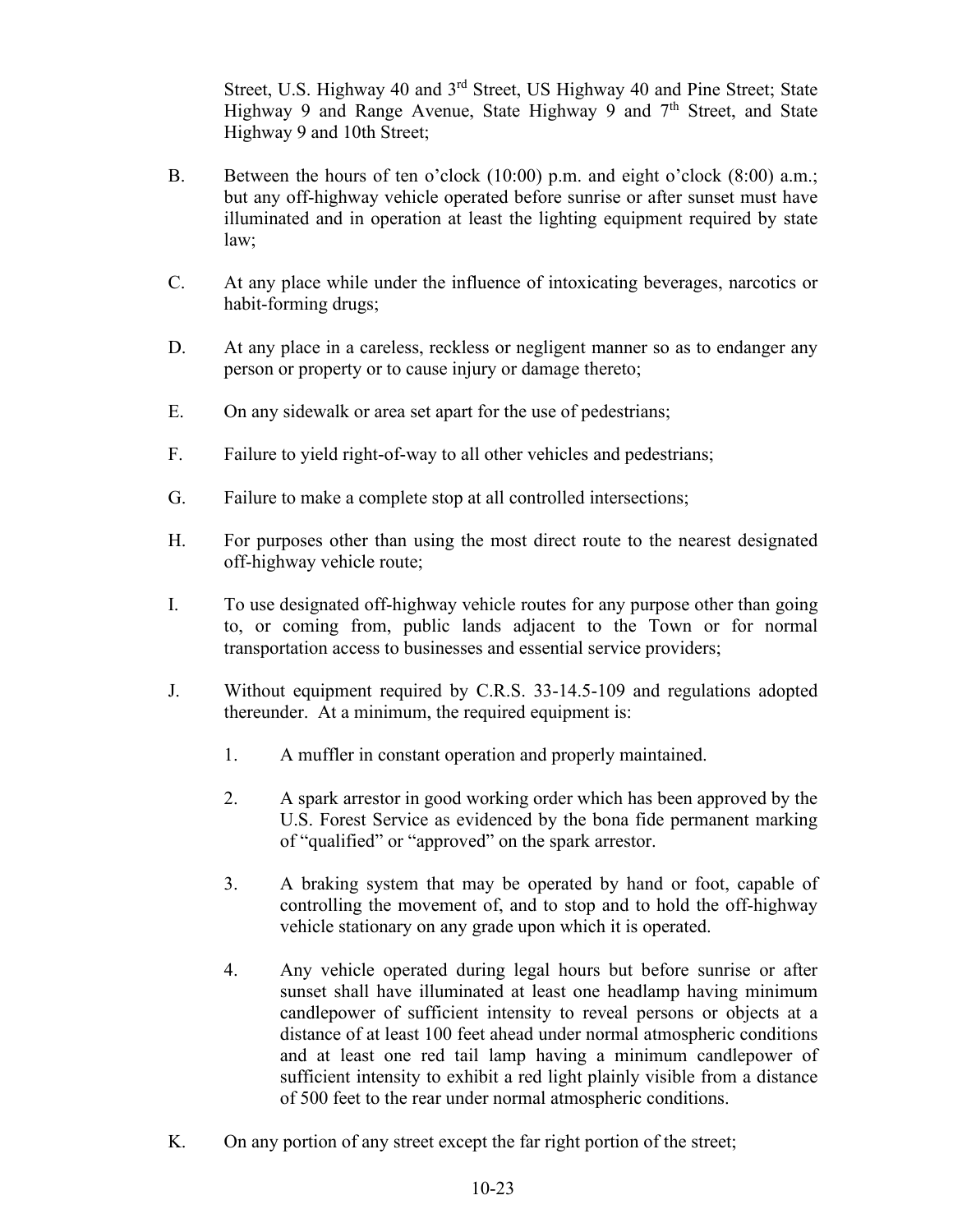- L. To ride together in any pattern except in single file;
- M. On any public or private property without express consent of the owner of such property; or
- N. When between the ages of ten and sixteen years unless such person has in his possession a valid driver's license issued by the State of Colorado or another state; or the person is accompanied by and under the immediate supervision of a person who has in his possession a valid driver's license issued by the State of Colorado or another state. The phrase under immediate supervision shall mean that, at a minimum, the unlicensed operator is within direct visual contact of the licensed supervisor.

O. When under the age of ten years.

(Ord. 673 §1, 2017)

# **10.17.045 Exception for utilitarian uses.**

Notwithstanding the restrictions set forth in Section10.17.030 andSection10.17.040 A, B, H, I and K, as to where off-highway vehicles may be operated, and notwithstanding the restriction in 10.17.020 as to purpose of use, off-highway vehicles may be operated on the streets and alleys of the Town that are not part of the state highway system as follows, which shall be considered utilitarian uses for purposes of this Chapter:

- A. By employees and agents of governmental entities discharging official duties and in furtherance of the entity's governmental purposes;
- B. During an emergency properly declared by public authority; and
- C. for the following purposes between the hours of 6:00 a.m. and 10:00 p.m.
	- 1. For agricultural purposes.
	- 2. On private land and the public right-of-way immediately adjacent to the private land, by property owners or their agents solely for property maintenance such as snowplowing, weed control, landscaping or tillage.
	- 3. On the public right-of-way to travel between properties owned by the operator or by the operator's principal for the purposes allowed in this Section.

(Ord. 673 §1, 2017)

## **10.17.046 Additional requirements for utilitarian use.**

In addition to the other restrictions on use and equipment required by other sections of this chapter, an off-highway vehicle being used for a utilitarian use:

- A. Shall have a headlamp and tail lamp continuously illuminated;
- B. Shall have an operating brake light;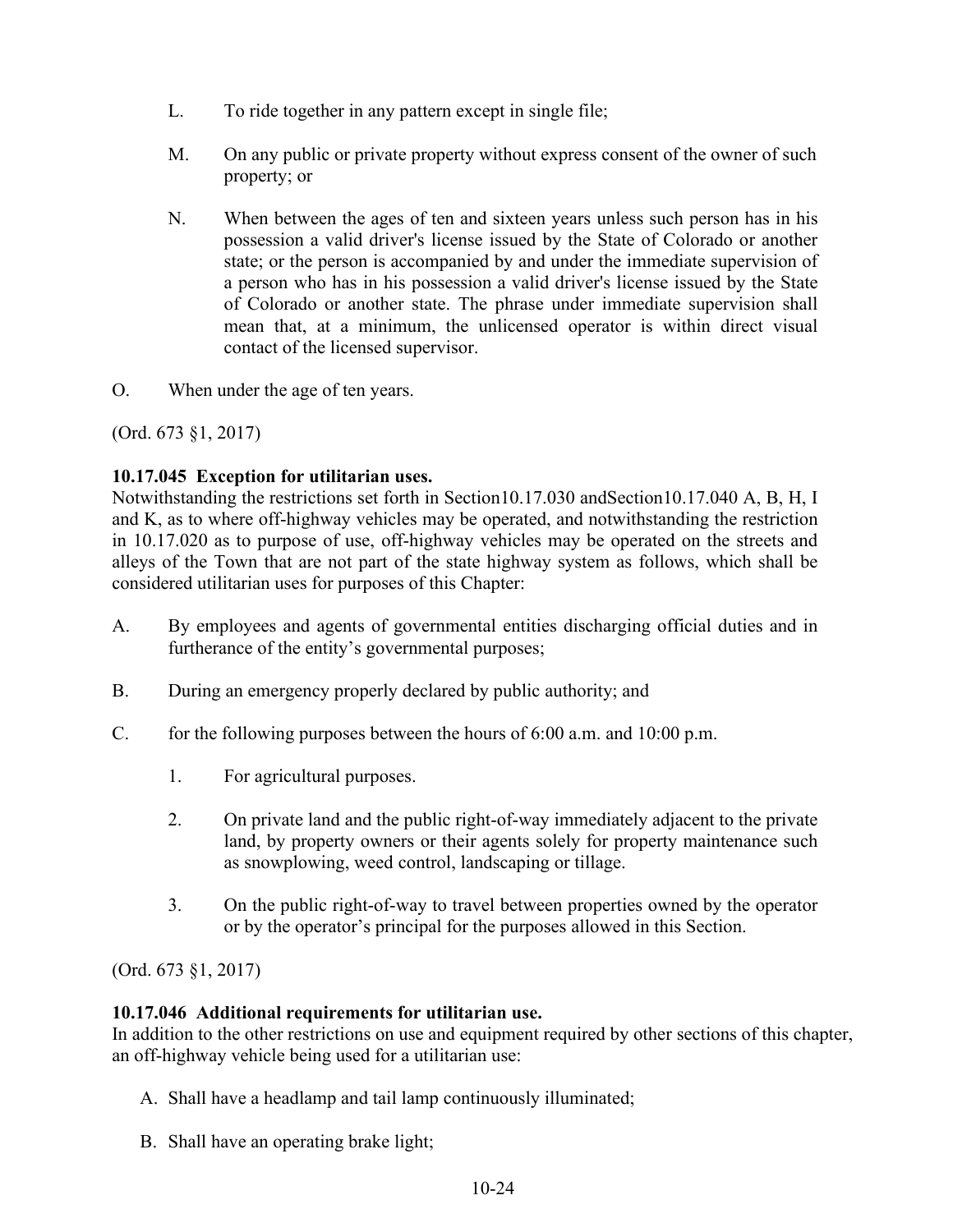C. Shall display a pennant flag of red or blaze orange material, at least thirty six square inches in area, at a height of not less than five feet above ground level. Use of a slow moving vehicle sign, visible from the rear of the vehicle, is encouraged.

(Ord. 673 §1, 2017)

# **10.17.050 Model Traffic Code to apply.**

For the purposes of this chapter, to regulate the use of off-highway vehicles on streets, and to provide rules of the road:

- A. Operation of off-highway vehicles shall be in compliance with chapter 10.04 of this Code, except as specifically otherwise regulated in this chapter. Operators shall be subject to all of the duties and prohibitions applicable to a driver set forth in chapter 10.04, except those which, by their very nature, can have no application. Operators shall also comply with the special rules set forth in this chapter, which shall control over any regulation in chapter 10.04.
- B. The following terms used in the Model Traffic Code and chapter 10.04 of this Code, shall include the counterpart term of this chapter:
	- 1. The word "vehicle" used in any of the driving rules set forth in chapter 10.04 and the Model Traffic Code shall include off-highway vehicles;
	- 2. Either word, "driver" or "operator," as used in chapter 10.04 and the Model Traffic Code, shall mean an operator of an off-highway vehicle.

(Ord. 673 §1, 2017)

# **10.17.060 Crossing highways.**

When crossing U.S. Highway 40 or State Highway 9 as permitted in this chapter, the crossing shall be made at a ninety degree angle to the highway and only after coming to a complete stop and yielding to vehicles and pedestrians which constitute an immediate hazard to such crossing. (Ord. 673 §1, 2017)

# **10.17.070 Excessive noise prohibited.**

Excessive noise shall not be permitted.

- A. It shall be unlawful to operate any OHV that produces excessive noise. All motorized OHV's operating within the Town shall be operated with a conventional exhaust system in working order. All vehicle exhaust systems must have an operable muffler.
- B. The maximum permissible noise or sound emanating from an off-highway vehicle is 90 decibels (decibel as defined in C.R.S. § 25-12-102(3)). Noise or sound emanating from an off-highway vehicle in excess of said level, measured on the "A" scale on a standard sound level meter having characteristics established by the American National Standards Institute, Publication S1.4 - 1971, and measured at a distance twenty inches (20") at 45 degrees from the exhaust outlet is a violation of this Article.
- C. The establishment of a standard for maximum permissible noise or sound by reference to decibel level shall not preclude prosecution and determination of guilt under this section,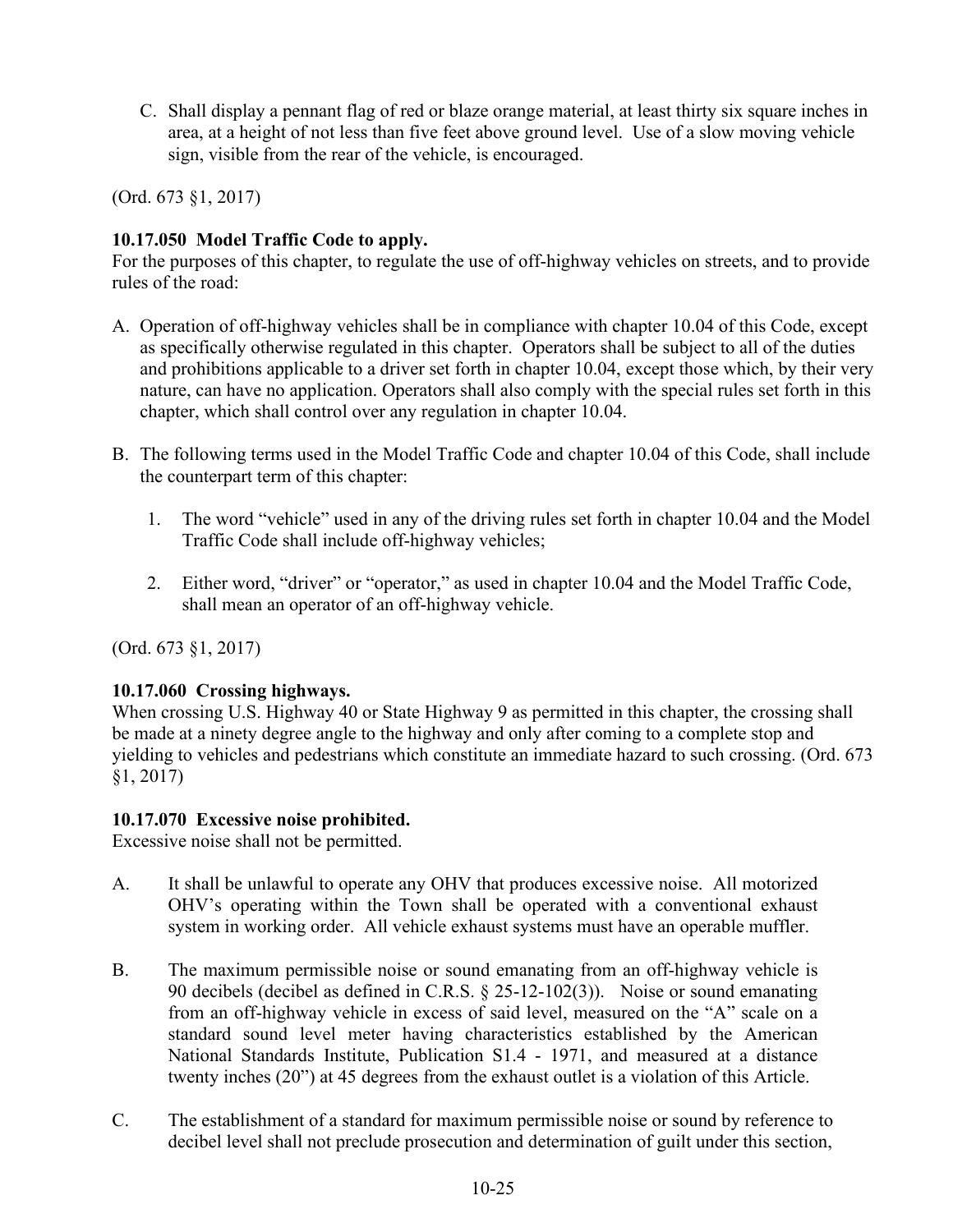"Excessive Noise Prohibited," based solely on the testimony and description of the noise or sound by the complainant or law enforcement official

(Ord. 673 §1, 2017)

# **10.17.080 Helmet, eye protection required.**

All operators and passengers under the age of 18, including passengers in or on any towed device, shall wear helmets and adequate eye protection. (Ord. 673 §1, 2017)

# **10.17.090 Liability imposed on parent.**

The parent or guardian of any person under the age of eighteen years shall not authorize or permit any such person under the age of eighteen years to violate any provision of this chapter. (Ord. 673 §1, 2017)

# **10.17.100 Liability imposed on owner.**

The owner of any off-highway vehicle shall not authorize or permit any person to operate the offhighway vehicle in violation of any provision of this chapter. (Ord. 673 §1, 2017)

# **10.17.110 Enforcement.**

Each provision of this chapter may be enforced as any other part of this code except as follows:

- A. When any summons and complaint is issued to a person under the age of eighteen years, a parent(s) or guardian(s) must appear with such person;
- B. Summonses and complaints shall be issued in cases of driving while ability impaired by drugs or alcohol, driving under the influence of drugs or alcohol, reckless driving, eluding or attempting to elude an officer, in cases of accidents resulting in injury or death to any person or damage to property, and failure to stop in the event of such accident.

(Ord. 673 §1, 2017)

# **10.17.120 Penalty assessment.**

The Municipal Court is authorized to promulgate a fine schedule for violations of this chapter which may be charged by penalty assessment procedure but no fine in such fine schedule shall be less than twenty-five dollars per violation. (Ord. 673 §1, 2017)

# **10.17.200 Violation - Penalty.**

Any person who violates any provision of any section of this chapter commits an offense. Any person convicted of violation of any section of this chapter shall be punished as provided in Kremmling Municipal Code Section 1.16.010. (Ord. 535 §39, 2008; Ord. 480 §1, 2003)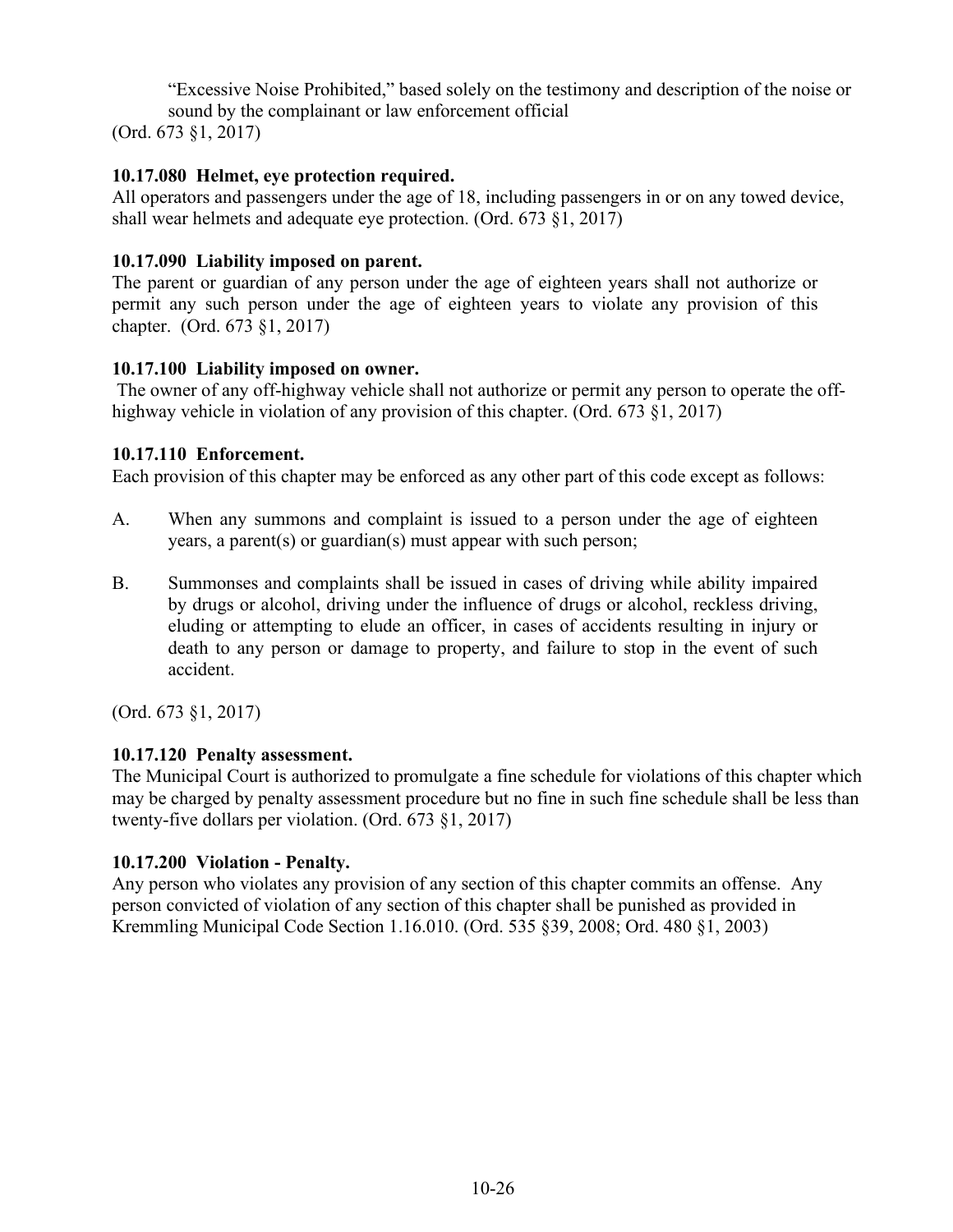# **10.18 – Utility Type Vehicles**

## <span id="page-26-0"></span>**Sections**

# **10.18.010 Definitions.**

As used in this Chapter, the following terms shall have the meaning ascribed to them:

"Neighborhood Electric Vehicles" (NEVs including Golf carts) also known as LSV (low speed electric vehicle) means any electric propelled vehicle that has not been modified from its original purpose primarily designed to carry one or more people traveling on four (4) or more low pressure tires, whose top speed is not designed for greater than 25 miles per hour, and having side by side seating with a steering wheel for control. It shall be registered according to the applicable laws and regulations of the State of Colorado as a Tax Class C vehicle and all of Title 42 of the Colorado Revised Statute shall apply.

"Normal Transportation" means having one or more specific destinations as if operating a normal motor vehicle and using the most direct route possible.

"Operator" means the person who is in actual physical control of a vehicle.

"Personal Transportation Vehicles" (PTVs including Golf carts) means any motorized vehicle that has not been modified from its original purpose primarily designed to carry one or more people traveling on four (4) or more low pressure tires, whose top speed is not designed for greater than 25 miles per hour, and having side by side seating with a steering wheel for control. It shall be registered according to the applicable laws and regulations of the State of Colorado as a Tax Class C vehicle and all of Title 42 of the Colorado Revised Statute shall apply.

"Town" means the Town of Kremmling.

"Utility Type Vehicle" (UTV), also known as side by side (expressed SxS), means any recreational or commercial vehicle designed for and capable of traveling over unimproved terrain: traveling on four (4) or more low pressure tires, having a width of forty (40) to seventy (70) inches, having an unladen dry weight of two thousand two hundred (2,200) pounds or less, having a seat height of twenty-five (25) to forty (40) inches when measured at the forward edge of the seat bottom, and having side by side seating with a steering wheel for control.

"Valid driver's license" means any regular and current legal license not subject to revocation or suspension.

## **10.18.020 Terms and conditions of UTV, PTV, and NEV use.**

Town of Kremmling Streets and Alleys, except for any State Highway, are open for UTV,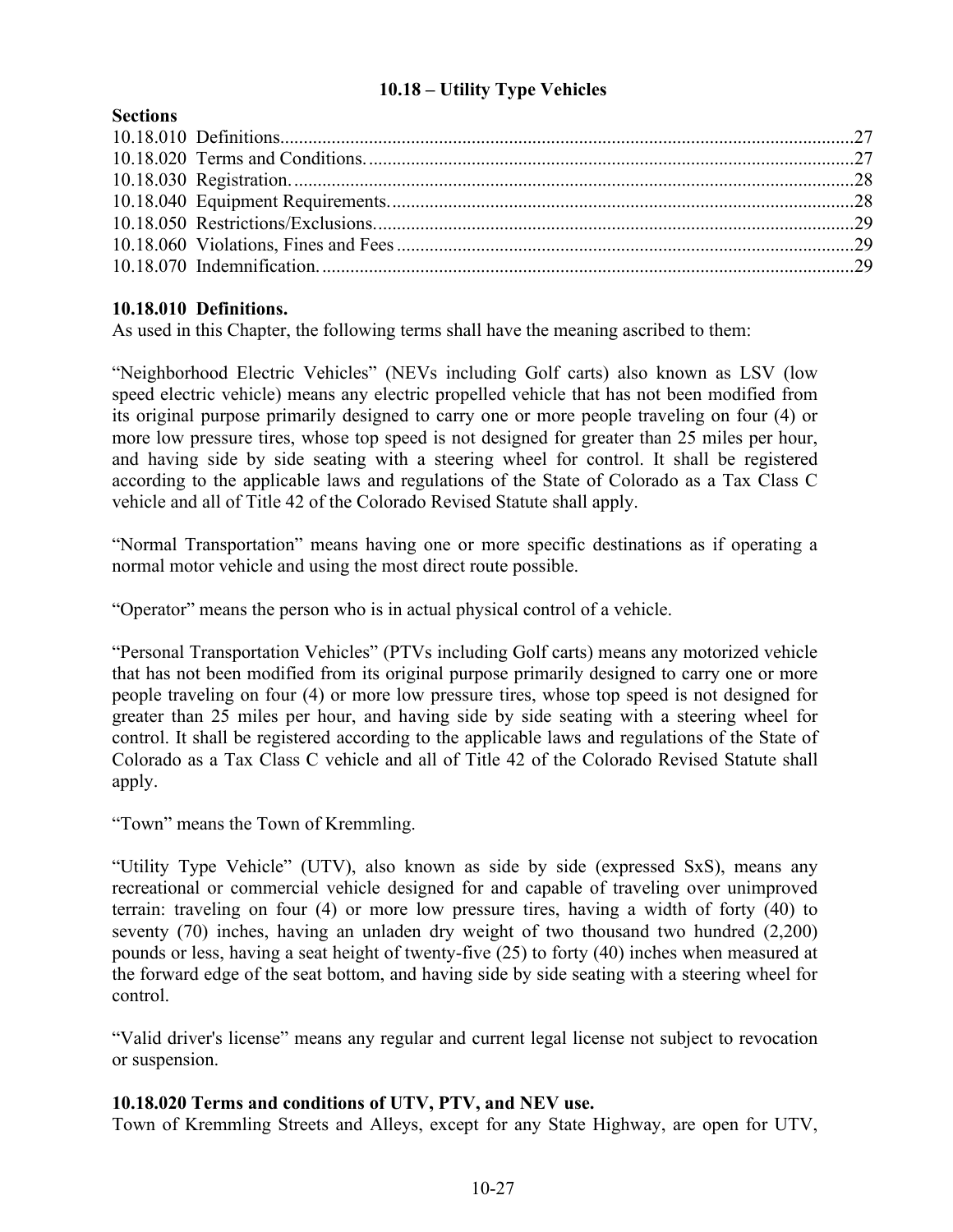PTV, and NEV use under the following conditions and restrictions:

A. Travel on any State or Federal highway is prohibited except to directly cross such roadway. When Crossing U.S. Highway 40 or State Highway 9 as permitted herein, the crossing shall be made at a 90-degree angle to the highway and only after coming to a complete stop and yielding to vehicles and pedestrians which constitute an immediate hazard to such crossing.

B. A valid driver's license. Every operator of a UTV, PTV or NEV on any Town public street or alley shall be at least sixteen (16) years of age and shall be in possession of a valid driver's license issued to that operator by an authorized state agency.

C. Any UTV, PTV, or NEV operated in accordance within this Chapter shall be used solely for the purpose of normal transportation having a specific destination using the most direct route.

D. All provisions of the Model Traffic code as adopted by the Town and all traffic laws of the State of Colorado governing operation and parking of motor vehicles on Town streets shall apply to the operation and parking of UTVs, PTVs and NTVs, including, without limitation, laws prohibiting the operation of vehicles while intoxicated or under the influence of alcohol or drugs. The provisions of the Model Traffic Code and state law governing motor vehicle required equipment shall not apply and shall be replaced with the equipment requirements set forth in this Chapter. Operators are required to use hand signals when turn indicators are not employed or available, pursuant to the Model Traffic Code. The operator of any UTV, PTV, or NEV on legal routes shall have all the rights and duties applicable to the driver of any other vehicle under the provisions of Colorado statutes and laws except when those provisions cannot be reasonably applied to UTVs, PTVs, or NEVs and except as otherwise specifically provided for in Colorado statutes. It shall be unlawful for any person operating any UTV, PTV, or NEV on Town public streets and alleys to violate any such applicable traffic laws and such person shall be prosecuted either in the municipal court or in the state courts if the violation would be prosecuted in the state courts it will be done as if the operator been operating a motor vehicle.

# **10.18.030 Registration.**

The owner of any UTV, PTV, or NEV driven within the Town shall obtain either a State Department of Motor Vehicle registration as an NEV or, if other than and NEV, an annual OHV Registration or Non-Resident Permit through Colorado State Parks and Wildlife Division or its successor agency. Such registration or permit must be clearly displayed on the vehicle or in the presence of the driver at all times while operating an OHV on Town streets pursuant to this Chapter.

## **10.18.040 Equipment Requirements.**

A. Any UTV, PTV, or NEV that operates on any Town public street or alley must have all the following listed equipment installed and such equipment must be operable:

1. Headlamps, which is or are in use at all times before and at dawn and at and after dusk;

2. Tail lamp, which is or are in use at all times before and at dawn and at and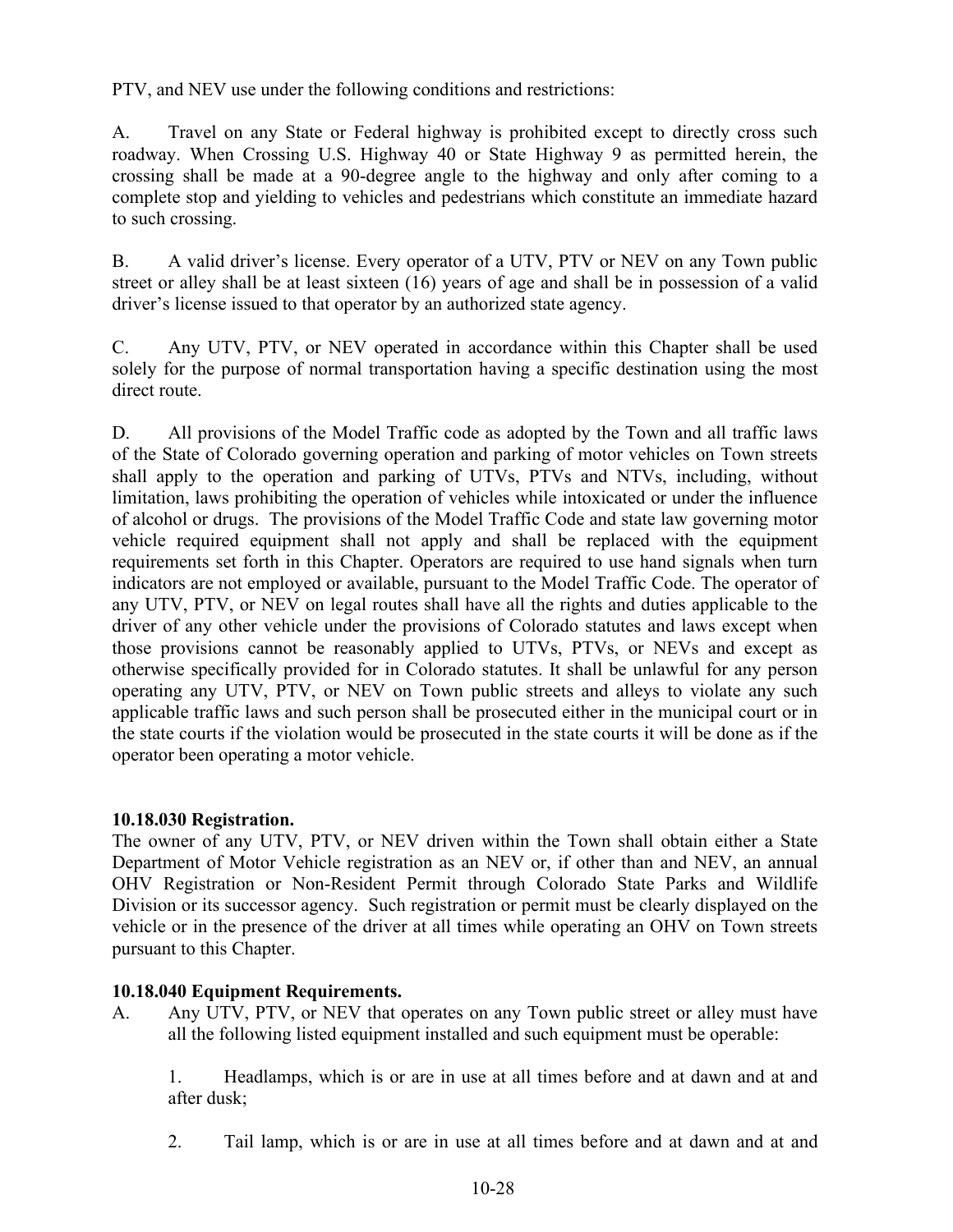after dusk, and reflector;

- 3. Stop or brake lamps on the rear;
- 4. A horn or other audible warning device;
- 5. A muffler and emissions system as required by the state;
- 6. Rear view mirror;
- 7. A windshield or eye protection for and worn by the operator; and

8. A seat belt for and to be worn by each occupant, unless vehicle was manufactured without such restraint.

## **10.18.050 Restrictions / Exclusions.**

A. Excessive Noise Prohibited. It shall be unlawful to operate any UTV or PTV that produces excessive noise. All motorized UTVs and PTVs in Town shall be operated with a conventional exhaust system in working order. All vehicle exhaust systems must have an operable muffler.

B. Service vehicles used for the purpose of maintaining sidewalks, parks, common areas and other facilities are exempt and are allowed to operate on Town of Kremmling streets, alleys and sidewalks as required for regular maintenance of such facilities.

# **10.18.060 Violations, Fines and Fees**

Any person in violation of any Town of Kremmling or State of Colorado traffic laws will be ticketed and assessed fines that are applicable to said violations. The Town of Kremmling Police Department or any other legal policing authority is given all rights to write citations to those individuals breaking laws as outlined in this ordinance. With respect to any violation of traffic laws contained in the Kremmling Municipal Code (and Model Traffic Code incorporated therein), the minimum fine shall be fifty dollars (\$50.00).

## **10.18.070 Indemnification**

The Town of Kremmling shall not be responsible for any injuries to persons or damages to property arising from the operation of UTVs, PTVs, or NEVs within the Town. All persons operating or occupying such vehicles within the Town shall conclusively be deemed to have waived and released, for valuable consideration, any and all claims, rights or causes of action which they, their heirs, successors or personal representatives may or might have against the Town arising from the operation of such vehicles within the Town, it being the intent of this paragraph that all such vehicles operated within the Town are operated at the sole risk of the operator and passengers of such vehicles. Further, all persons operating UTVs, PTVs, or NEVs, within the Town shall be deemed to have agreed to indemnify and hold the Town harmless from any and all damages or claims made against the Town arising from the operation of such vehicles.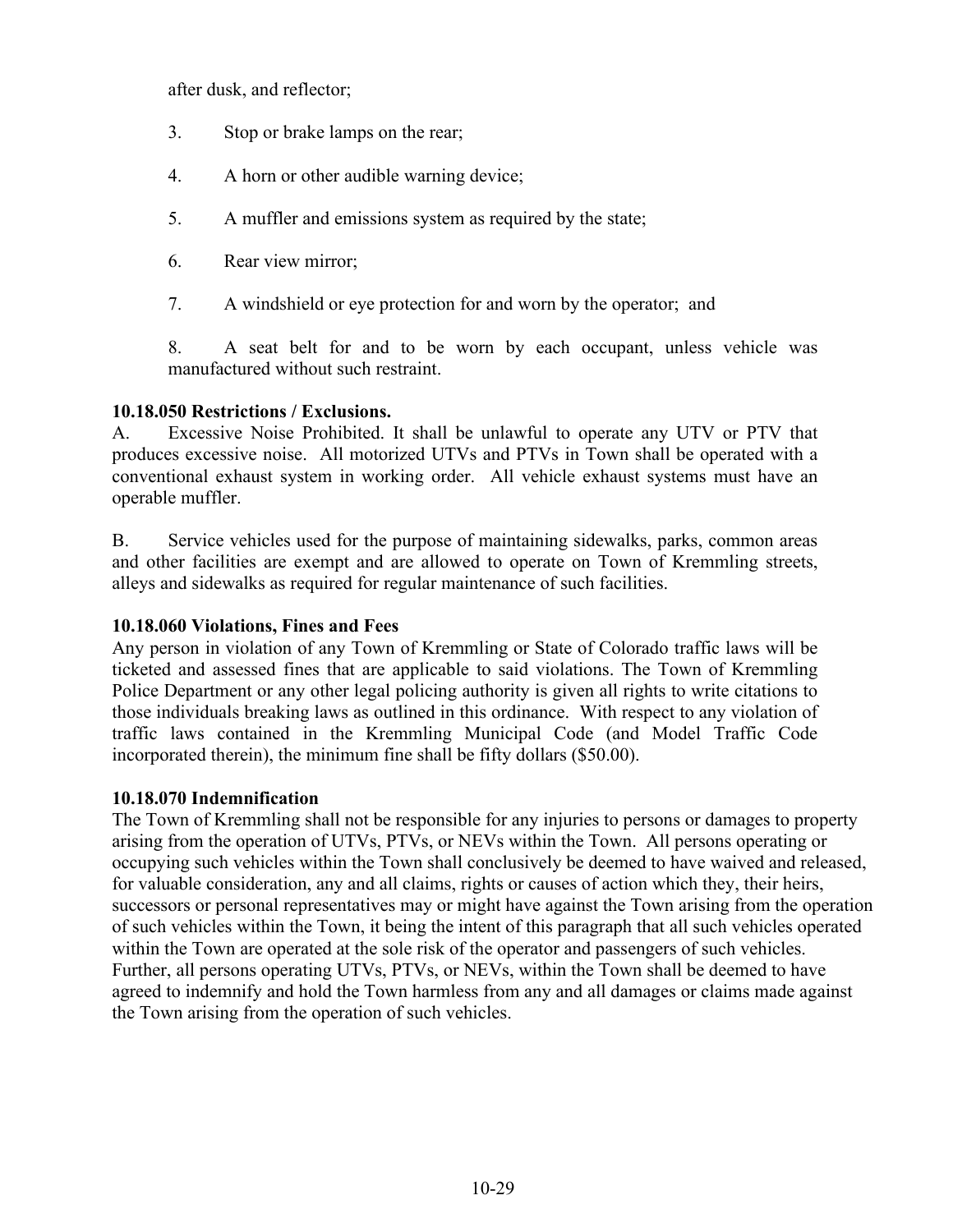# **10.24 - Recreational Vehicles**

<span id="page-29-0"></span>

# **10.24.010 Policy.**

It is declared to be the policy of the Town to permit temporary use of recreational vehicles, as defined herein, for temporary or transient lodging when operated in accordance with the requirements of this chapter. (Ord. 468 §1, 2002)

# **10.24.020 Definitions.**

The following definition shall apply in the interpretation and enforcement of this chapter:

"Recreational vehicle" means a vehicle designed to be used primarily as temporary living quarters for recreational, camping, travel, or seasonal use that either has its own motor power or is mounted on or towed by another vehicle. "Recreational vehicle" includes camping trailers, fifth wheel trailers, motor homes, travel trailers, and truck campers.

"Recreational vehicle" does not include any trailer-unit that has a gross trailer area of more than 400 square feet when set up.

"Recreational vehicle" does not include manufactured housing, factory built housing, or mobile homes.

(Ord. 468 §1, 2002)

# **10.24.030 Use allowed.**

A recreational vehicle may be used as a temporary living quarters when parked on private property, at a residence, for a term not to exceed fourteen days. No more than two (2) recreational vehicles may be used as a temporary living quarters at any residence at any one time. (Ord. 468 §1, 2002)

# **10.24.040 Placement.**

No recreational vehicle shall be parked so that it intrudes on any traveled portion of any street, sidewalk, or on the shoulder of the street where no sidewalk exist, so as to inhibit the free-flow of any traffic. Recreational vehicles may be parked on the Lot or Lots associated with the resident structure on such Lot/Lots. (Ord. 468 §1, 2002)

# **10.24.050 Utilities connection.**

A recreational vehicle used as a temporary living quarters at a residence may attach to the Town's water system via a hose connected to the residence's water supply for the purpose of filling/refilling fresh water tanks, but the hose must be physically disconnected at all other times. (Ord. 468 §1, 2002)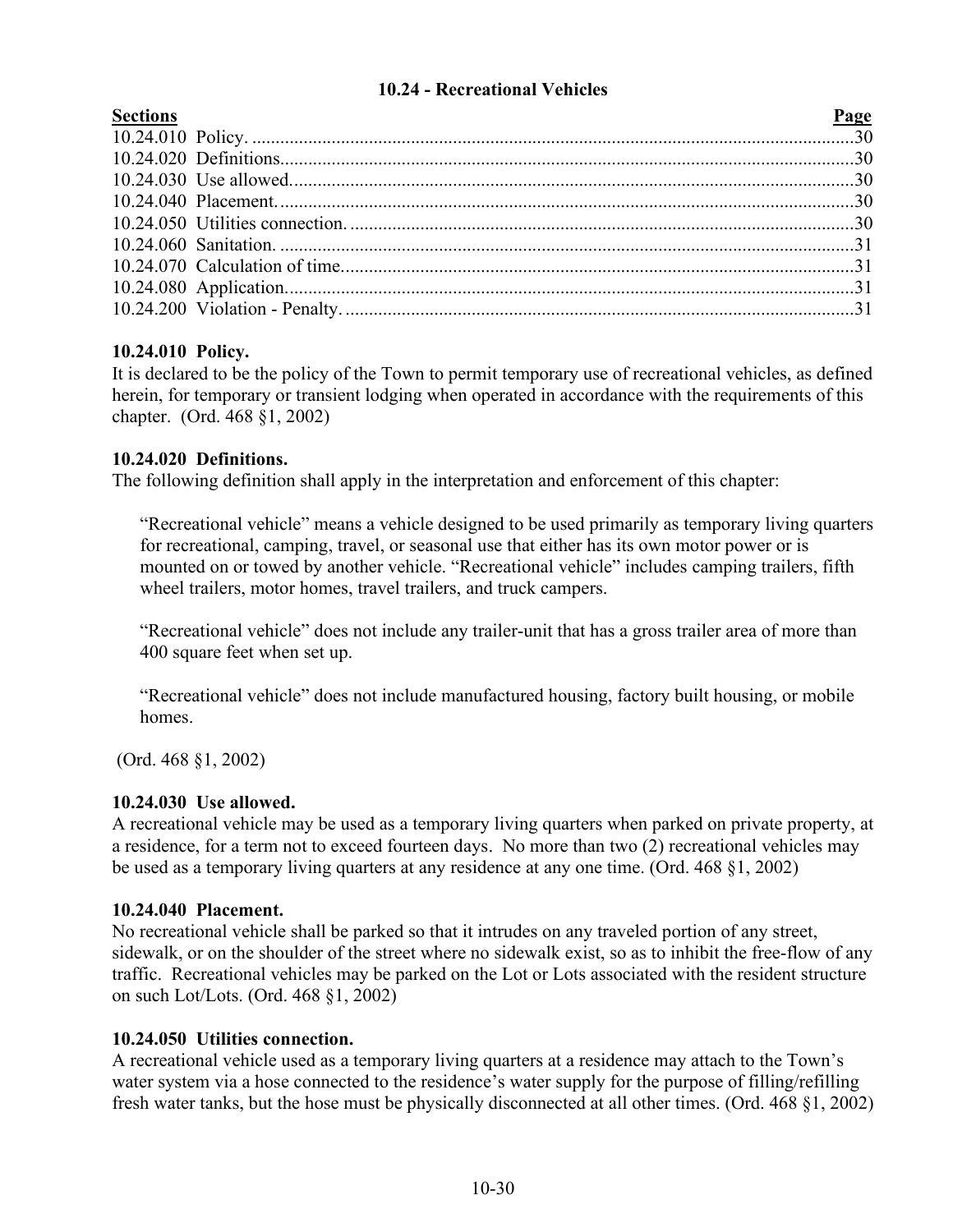# **10.24.060 Sanitation.**

No water shall be provided to any recreational vehicle which is not provided with a means of detaining waste water and sewage for proper disposal in or at an approved facility. (Ord. 468 §1, 2002)

## **10.24.070 Calculation of time.**

The fourteen days use as a temporary living quarters shall apply to each separate recreational vehicle used as a temporary living quarters that may be parked at a residence. No single recreational vehicle used as a temporary living quarters may be parked at any residence for more than fourteen days in any thirty-day period. (Ord. 468 §1, 2002)

## **10.24.080 Application.**

The provisions of this chapter are not intended to apply to recreational vehicles parked in approved recreational vehicle parks; nor is it intended to allow or permit placement of mobile homes, accept as otherwise provided by the Code of Kremmling. (Ord. 468 §1, 2002)

## **10.24.200 Violation - Penalty.**

Any person who violates any provision of any section of this chapter commits an offense. Any person convicted of violation of any section of this chapter shall be punished as provided in Kremmling Municipal Code Section 1.16.010. (Ord. 535 §41, 2008)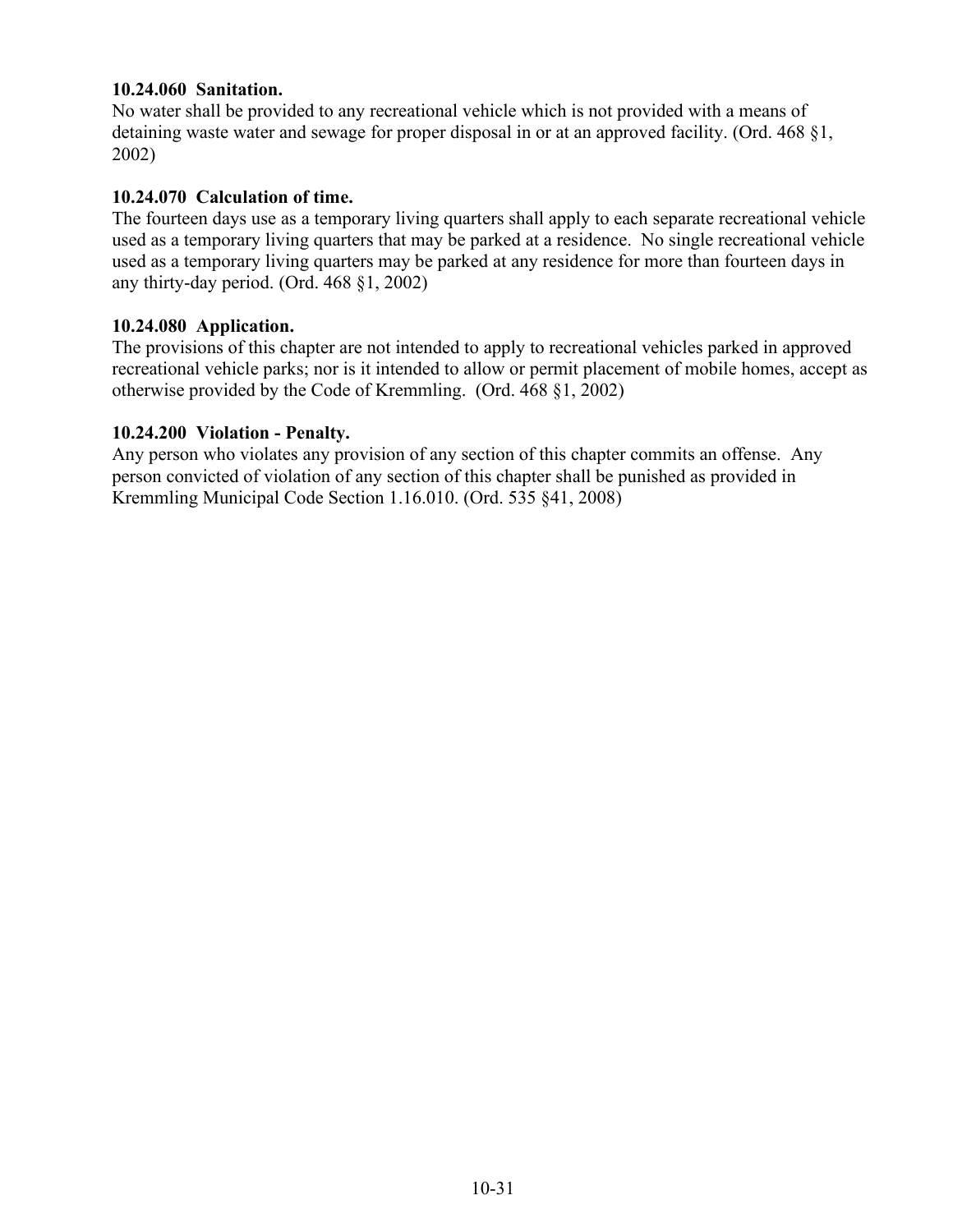# <span id="page-31-0"></span>**10.26 – Winter Season Park Restrictions**

| <b>Sections</b> | Page |
|-----------------|------|
|                 |      |
|                 |      |
|                 |      |

# **10.26.010 Winter season parking restrictions.**

- A. During the winter season, defined for purposes of this Chapter as beginning November 1 of each year and ending on April 30 of the following year, parking shall be allowed on streets designated as "odd/even parking" zones only as follows:
	- 1. On odd-numbered dates, on the side of the street with odd-numbered addresses, and for streets without numbered addresses, on the north or west side; and
	- 2. On even-numbered dates, on the side of the street with even-numbered addresses, and for streets without numbered addresses, on the south or east side.
- B. On the streets designated in this Chapter as within the "odd/even parking" zones, it shall be unlawful, when official signs have been erected giving notice of the designation of such streets as being within an "odd/even parking" zone to park a vehicle on dates when parking is not allowed, except in compliance with the directions of a police officer or official traffic control device.
- C. The Public Works Director shall place and maintain signs indicating "odd/even parking" zones at the entrances to the street or part thereof affected and along its length, except where parking is prohibited at all times. Such signs shall conform to the specifications set forth in the manual on uniform traffic control devices.

# **10.26.020 Odd/even snow parking zones designated.**

The following streets and portions of streets constitute "odd/even parking" zones and drivers of vehicles on such streets shall conform to the parking restrictions as set forth in this Chapter:

- 1. Zone A, Grand West Estates. Includes the following streets:
	- a. Bluff Way.
	- b. Wolford Avenue
	- c.  $10^{th}$  Street, north of Jackson Avenue
	- d. 11<sup>th</sup> Street, north of Jackson Avenue
	- e.  $12<sup>th</sup>$  Street, north of Jackson Avenue
- 2. Zone B, Kremmling Country. Includes the following streets:
	- a.  $17<sup>th</sup>$  Street
	- b.  $18<sup>th</sup>$  Street
	- c.  $19<sup>th</sup> Street$
	- d.  $20<sup>th</sup> Street$
	- e. 21st Street
	- f. Jackson Avenue, from  $17<sup>th</sup>$  Street to  $21<sup>st</sup>$  Street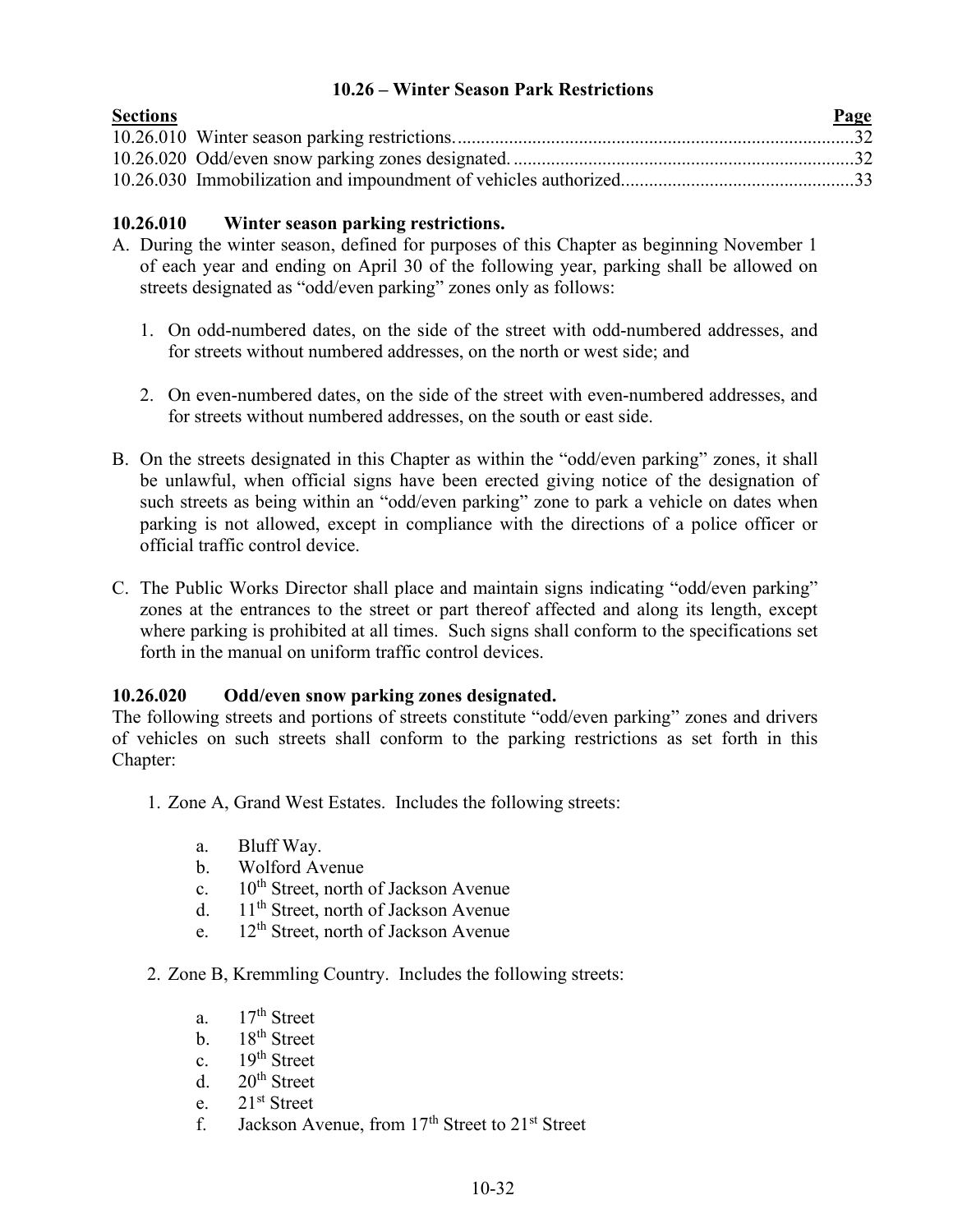- g. Kinsey Avenue, from 20<sup>th</sup> Street to CO Road 22
- h. Central Avenue, from Jackson Avenue to CO Road 22

# **10.26.030 Immobilization and impoundment of vehicles authorized.**

Whenever any owner of a motor vehicle fails to respond to a notice of a violation issued pursuant to this Chapter, a police officer is authorized to cause such vehicle to be temporarily immobilized or towed and impounded pursuant to Section 10.06.110 of this Code.